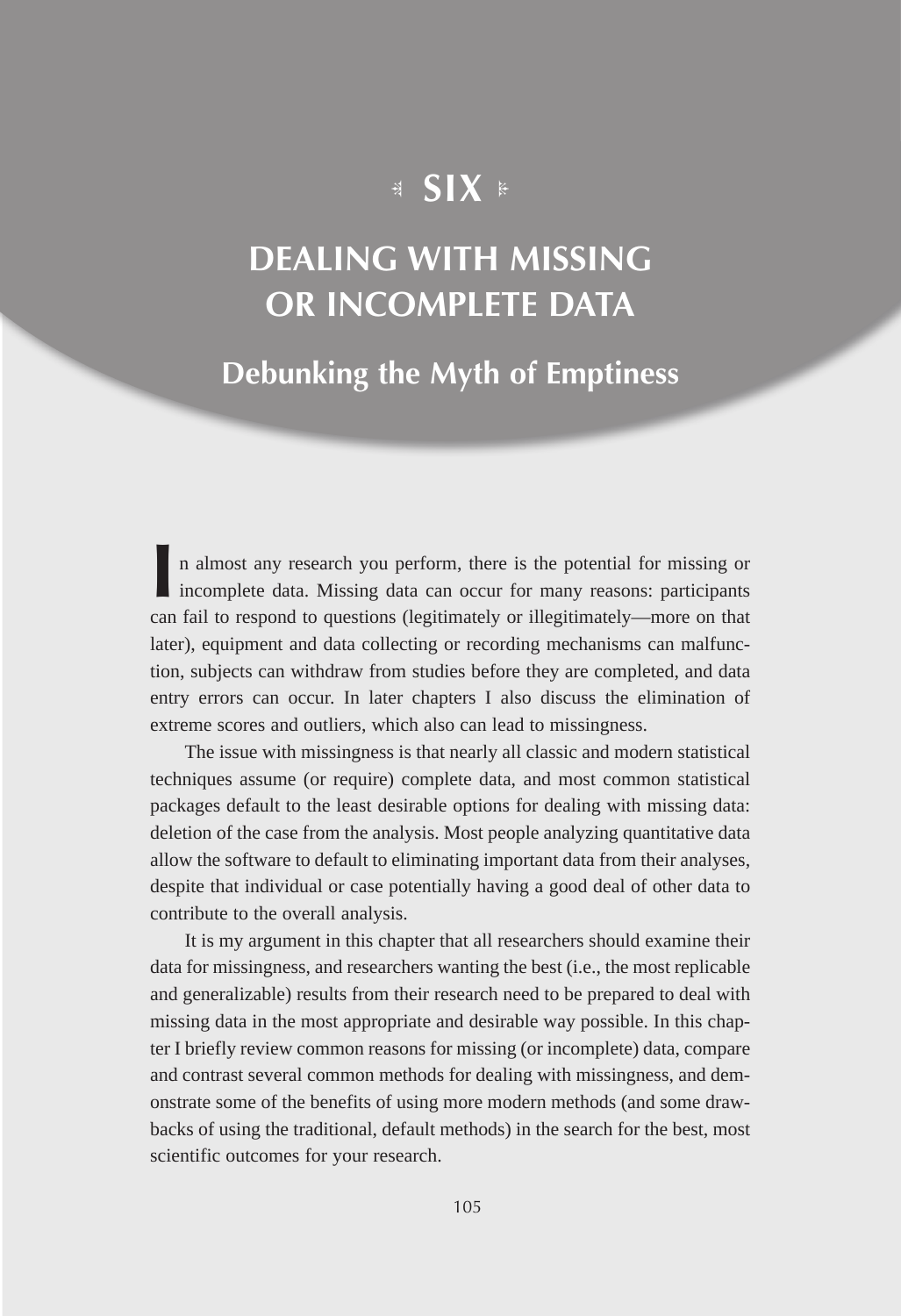#### *Is emptiness meaninglessness?*

Modern researchers seem to view missing data as empty, useless, a void that should have been filled with information, a thing without pattern, meaning, or value.

Yet the ancient Greeks saw potential in emptiness. The Greek goddess Chaos (Khaos) represented unfilled space (initially the unfilled space between the earth and the heavens in the creation mythology), much as a blank canvas represents unfilled potential to an artist or a blank page to a writer. And ancient Olmec, Indian, and Arabic mathematicians saw usefulness in the mathematical quantification of nothing, what we now call zero (Colebrooke, 1817; Diehl, 2004).

The modern computer era is built upon use of 0s and 1s as indicators of important states, both meaningful and critical to the functioning of devices that are now ubiquitous. Just as our ancestors saw usefulness and information in absence, I propose to demonstrate that missingness can not only be informative, but in certain circumstances can also be filled with meaning and that those with missing data do not need to be banished from our analyses but rather can contribute to a more complete and accurate understanding of the population about which we wish to draw conclusions.

## **WHAT IS MISSING OR INCOMPLETE DATA?**

The issue before us is whether we have complete data from all research participants on all variables (at all possible time points, if it is a repeated-measures design). If any data on any variable from any participant is not present, the researcher is dealing with missing or incomplete data. For the purposes of the rest of this chapter, we use the term *missing* to indicate that state of affairs. In many types of research, it is the case that there can be *legitimate missing data*. This can come in many forms, for many reasons. Most commonly, legitimate missing data is an absence of data when it is appropriate for there to be an absence. Imagine you are filling out a survey that asks you whether you are married, $<sup>1</sup>$  and if so, how long you have</sup> been married. If you say you are not married, it is legitimate for you to skip the follow-up question on how long you have been married. If a survey asks you whether you voted in the last election, and if so, what party the candidate was from, it is legitimate to skip the second part if you did not vote in the last election.

In medical research, it is possible that whatever treatment a participant is receiving has eliminated the condition

that person was getting treated for (since I am not a medical doctor, I will call that "being cured"). In a long-term study of people receiving a particular type of treatment, if you are no longer receiving treatment because you are cured,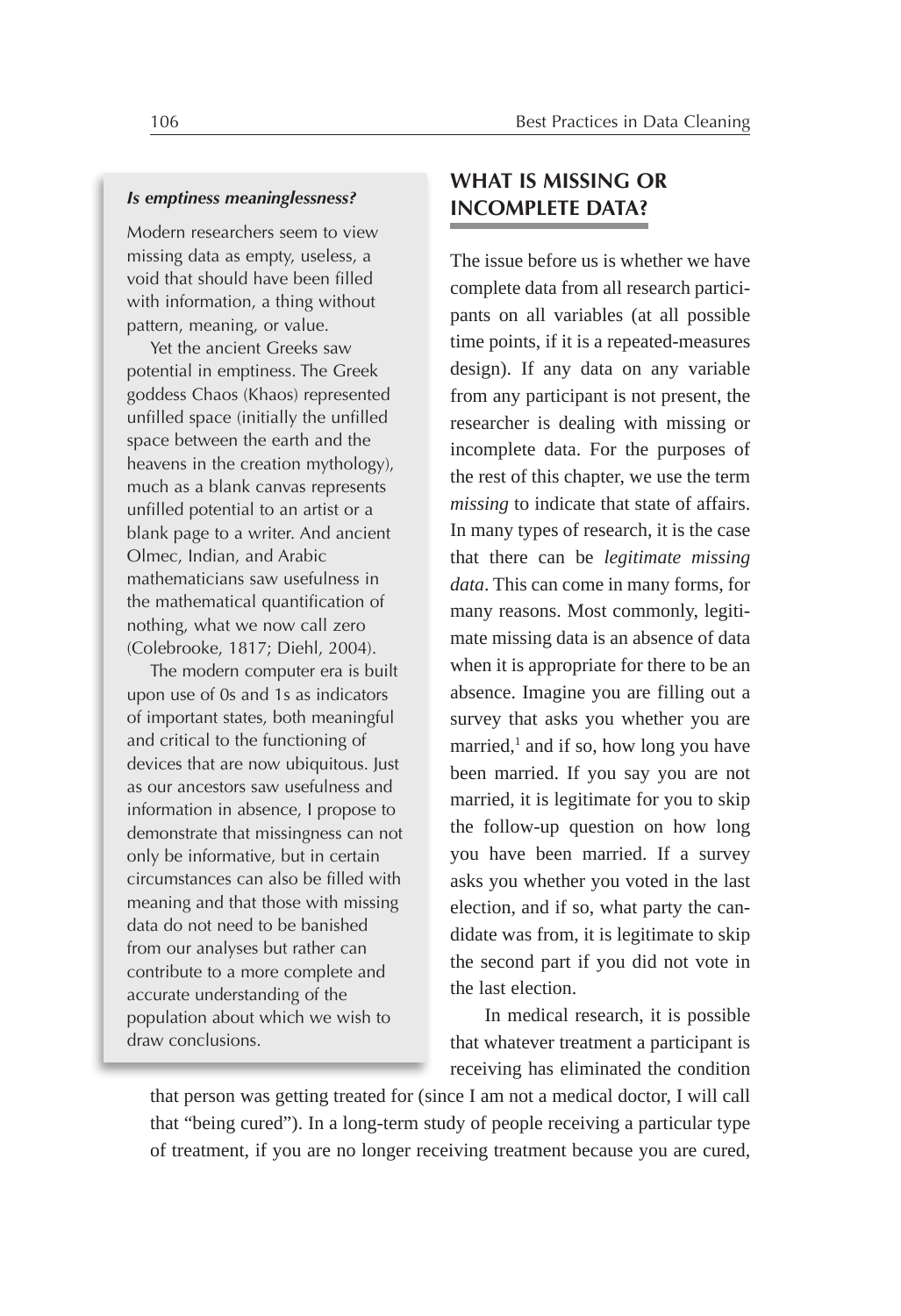that might be a legitimate form of missing data. Or perhaps you are following employee satisfaction at a company. If an employee leaves the company (and thus is no longer an employee) it seems to me legitimate that person should no longer be responding to employee satisfaction questionnaires.

Large data sets, especially government data sets, are full of legitimately missing data, and researchers need to be thoughtful about handling this issue appropriately (as I hope you will be thoughtful about all issues around data cleaning). Note too that even in the case of legitimate missingness, missingness is meaningful. Missingness in this context informs and reinforces the status of a particular individual and can even provide an opportunity for checking the validity of an individual's responses. In cleaning the data from a survey on adolescent health risk behaviors many years ago, I came across some individuals who indicated on one question that they had never used illegal drugs, but later in the questionnaire, when asked how many times they had used marijuana, they answered that question indicating a number greater than 0. Thus, what should have been a question that was legitimately skipped was answered with an unexpected number. What could this mean? One possibility is that the respondent was not paying attention to the questions and answered carelessly or in error. Another possibility is that the initial answer (have you ever used illegal drugs) was answered incorrectly. It also is possible that some subset of the population did not include marijuana in the category of illegal drugs—an interesting finding in itself and one way in which researchers can use data cleaning to improve their subsequent research.

Legitimate missing data can be dealt with in different ways. One common way of dealing with this sort of data could be using analyses that do not require (or can deal effectively with) incomplete data. These include things like hierarchical linear modeling (HLM) (Raudenbush & Bryk, 2002) or survival analysis.2 Another common way of dealing with this sort of legitimate missing data is adjusting the denominator (an important concept introduced in Chapter 3). Again taking the example of the marriage survey, we could eliminate nonmarried individuals from the particular analysis looking at length of marriage, but would leave nonmarried respondents in the analysis when looking at issues relating to being married versus not being married. Thus, instead of asking a slightly silly question of the data—"How long, on average, do all people, even unmarried people, stay married?"—we can ask two more refined questions: "What are the predictors of whether someone is currently married?" and "Of those who are currently married, how long on average have they been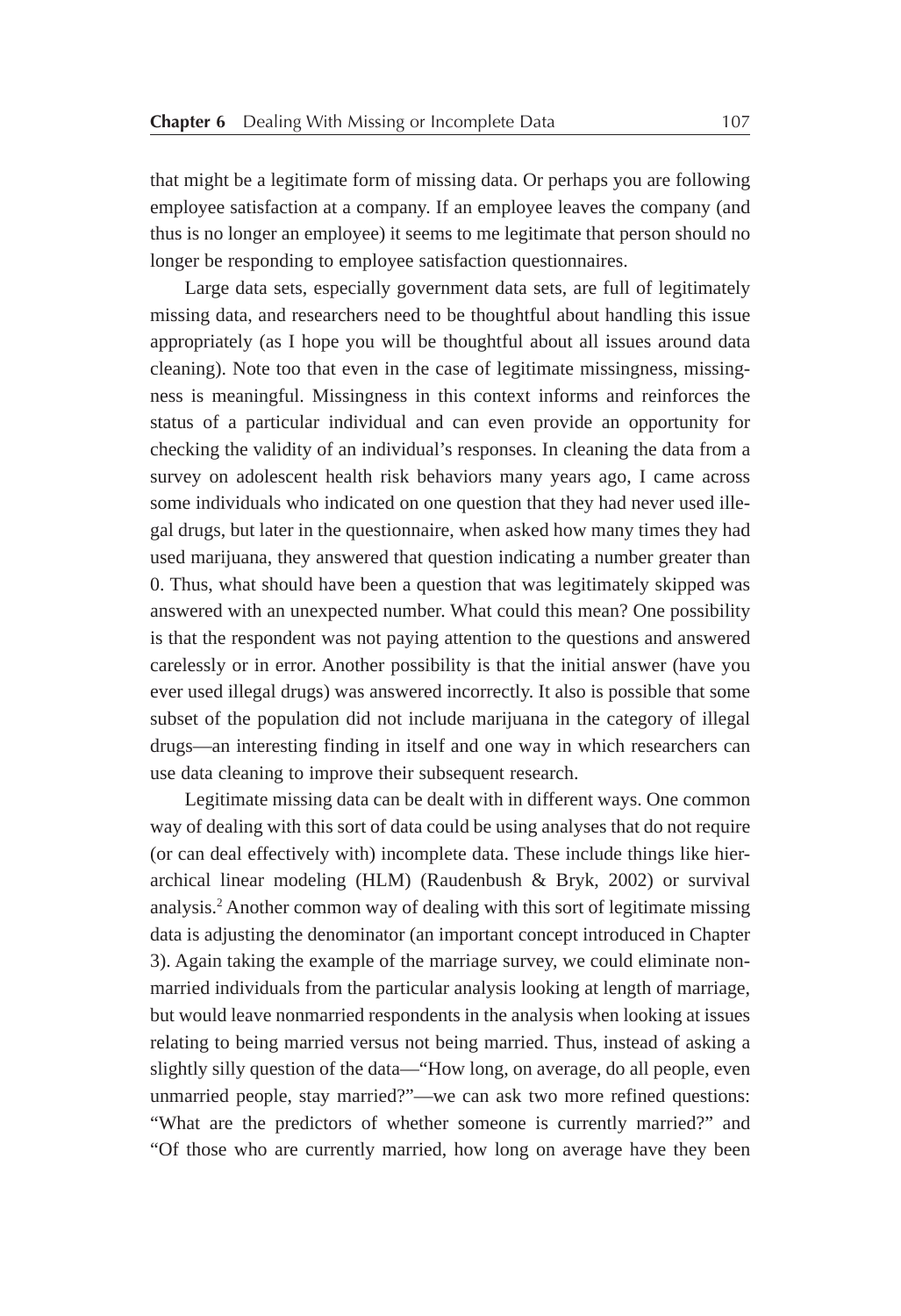married?" In this case, it makes no sense to include nonmarried individuals in the data on how long someone has been married.

This example of dealing with legitimately missing data is relatively straightforward and mostly follows common sense. The best practice here is to make certain the denominator (the sample or subsample) is appropriate for the analysis. Be sure to report having selected certain parts of your sample for specific analyses when doing so. In the case of legitimate missing data, it is probably rare that a researcher would want to deal with it by imputing or substituting a value (as we discuss for illegitimately missing data below), as that again changes the research question being addressed to "If everyone was married, how long, on average, would they stay married?" That probably is not something that makes a tremendous amount of sense.

*Illegitimately missing data* is also common in all types of research. Sensors fail or become miscalibrated, leaving researchers without data until that sensor is replaced or recalibrated. Research participants choose to skip questions on surveys that the researchers expect everyone to answer. Participants drop out of studies before they are complete. Missing data also, somewhat ironically, can be caused by data cleaning. It is primarily this second type of missing data that I am most concerned with, as it has the potential to bias the results.

Few authors seem to explicitly deal with the issue of missing data, despite its obvious potential to substantially skew the results (Cole, 2008). For example, in a recent survey my students and I performed of highly regarded journals from the American Psychological Association, we found that more than onethird (38.89%) of authors discussed the issue of missing data in their articles (Osborne, Kocher, & Tillman, 2011). Do those 61% who fail to report anything relating to missing data have complete data (rare in the social sciences, but possible for some authors), do they have complete data because they removed all subjects with any missing data (undesirable, and potentially biasing the results, as we discuss next), did they deal effectively with the missing data and fail to report it (less likely, but possible), or did they allow the statistical software to treat the missing data via whatever the default method is, which most often leads to deletion of subjects with missing data? If our survey is representative of researchers across the sciences, we have cause for concern. Our survey found that of those researchers who did report something to do with missing data, most reported having used the classic methods of listwise deletion (complete case analysis) or mean substitution, neither of which are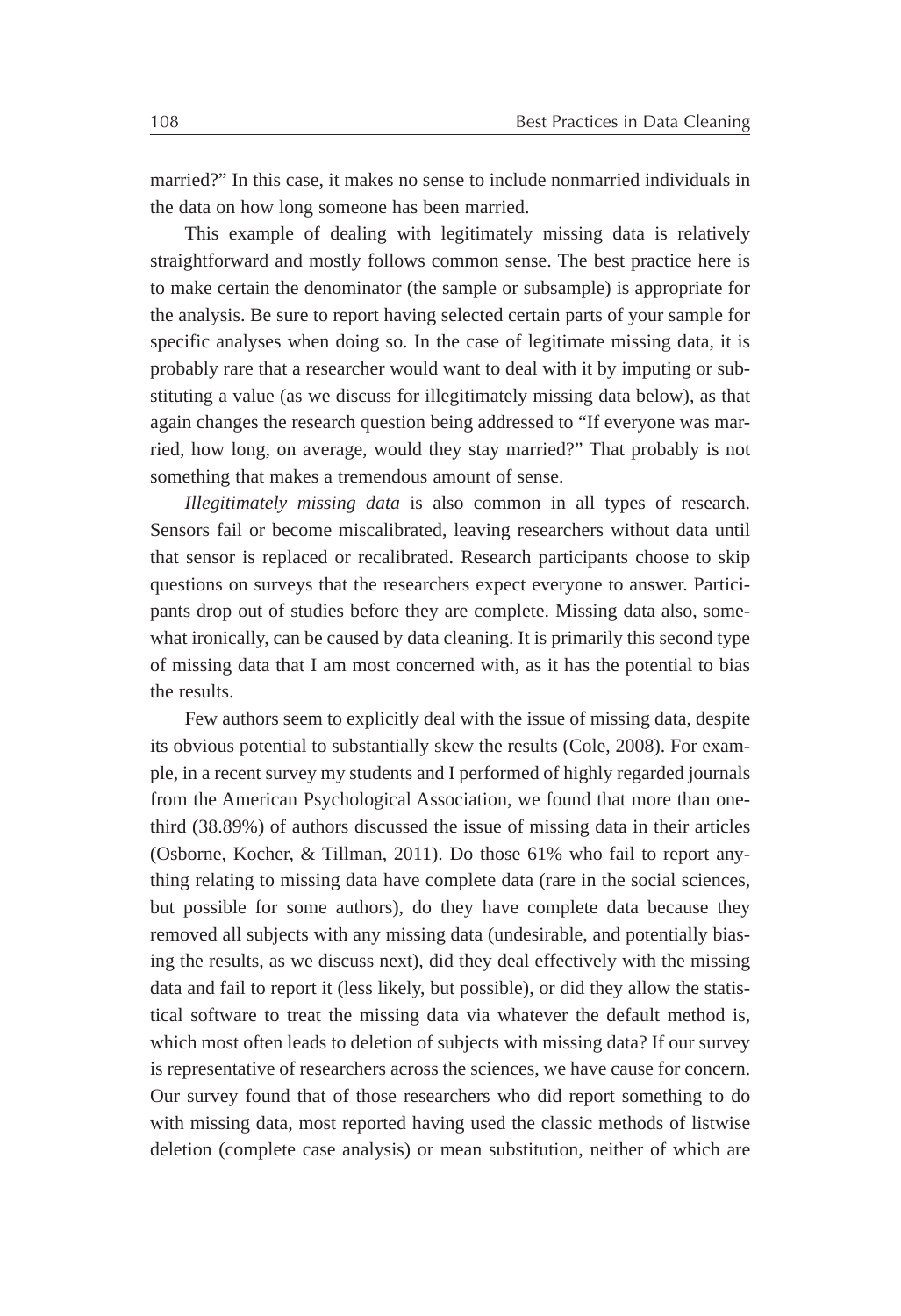particularly effective practices (Schafer & Graham, 2002), as I demonstrate below. In only a few cases did researchers report doing anything constructive with the missing data, such as estimation or imputation. And in no case did we find that researchers analyzed the missingness to determine whether it was *missing completely at random* (MCAR), *missing at random* (MAR), or *missing not at random* (MNAR). This suggests there is a mythology in quantitative research that (a) individuals with incomplete data cannot contribute to the analyses, and that (b) removing them from the analyses is an innocuous action, which is only justified if you believe that missing data is missing completely at random (probably not the most common state).

#### **CATEGORIES OF MISSINGNESS**

When exploring missing data, it is important to come to a conclusion about the *mechanism of missingness*—that is, the hypothesized reason for why data are missing. This can range from arbitrary or random influences to purposeful patterns of nonresponse (e.g., most women in a study refuse to answer a question that is offensive or sensitive to women but that does not affect men in the same way).

Determination of the mechanism is important. If we can infer the data are missing at random (i.e., MCAR or MAR), then the nonresponse is deemed *ignorable*. In other words, random missingness can be problematic from a power perspective (in that it often reduces sample size or degrees of freedom for an analysis), but it would not potentially bias the results. However, data missing *not* at random (MNAR) could potentially be a strong biasing influence (Rubin, 1976).

Let us take an example of an employee satisfaction survey given to schoolteachers in a local district as an example of MCAR, MAR, and MNAR. Imagine that in September all teachers are surveyed (X), and then in January teachers are surveyed again (Y). Missing completely at random (MCAR) would mean that missingness in January is completely unrelated to any variable, including September satisfaction level, age, years of teaching, and the like. An example of this would be 50% of all respondents from September were randomly sampled to respond to the survey again in January, with all potential respondents completing surveys at both time points. In this case, having data for Y present or absent is completely explained by random selection. Put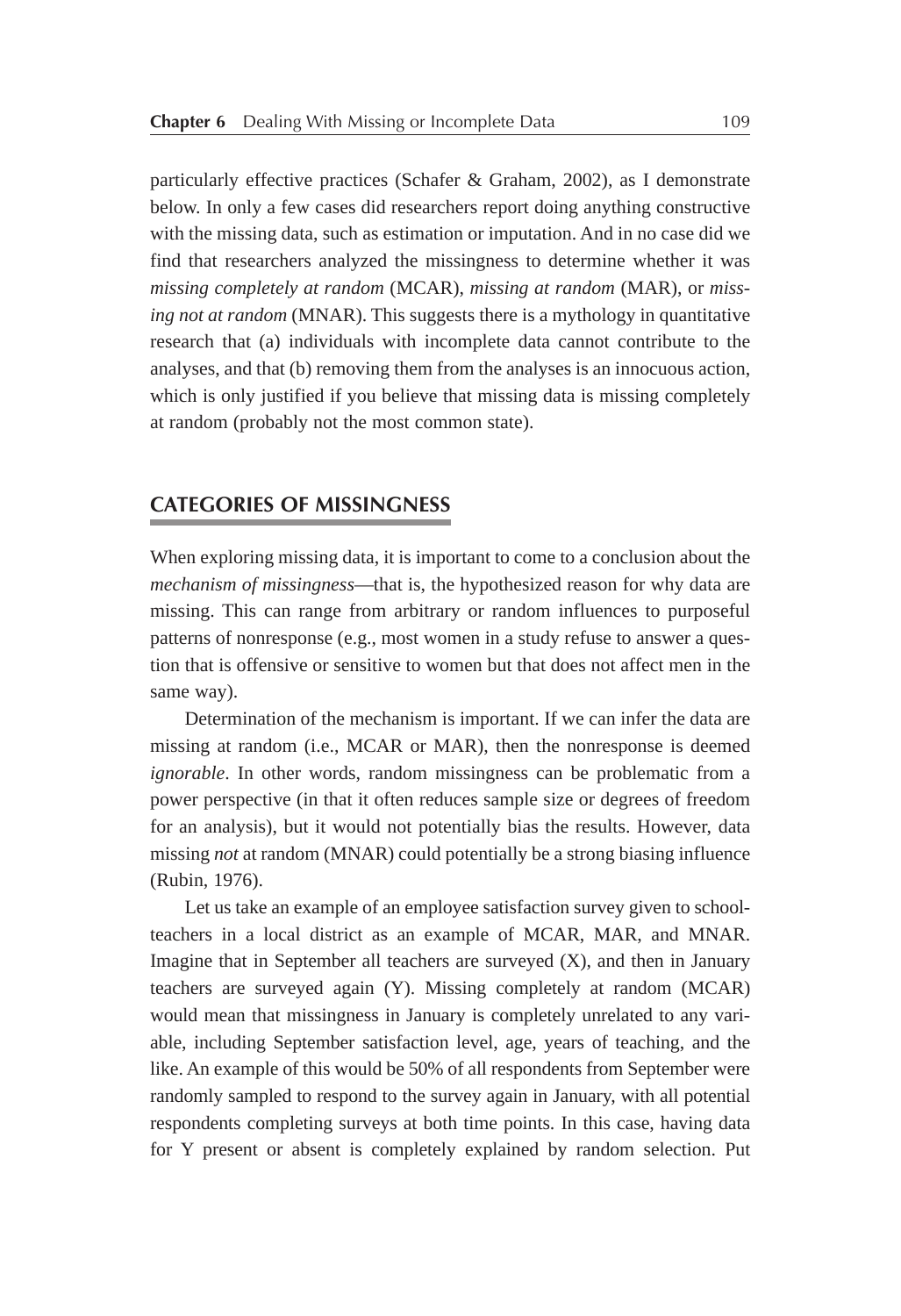another way, missingness has no systematic relation to any variable present or unmeasured (such as age, sex, race, level of satisfaction, years teaching).

Now imagine that this surveying was part of the school district's initiative to keep teachers from leaving, and they wanted to focus on teachers with low satisfaction in September, perhaps with an intervention to help raise satisfaction of these low-satisfaction teachers. In this case, the missingness depends solely and completely on X, the initial score. Because the goal of the survey is to explore how these particular teachers fared, rather than all teachers in general, missingness is still considered ignorable and missing at random (MAR). If, on the other hand, other factors aside from initial satisfaction level were responsible (or partly responsible for missingness) such that perhaps only teachers whose satisfaction had improved responded (the teachers who continued to be substantially dissatisfied may be less likely to return the survey), then the data are considered missing not at random (MNAR) and are not ignorable (Rubin, 1976; Schafer & Graham, 2002) because they may substantially bias the results. In the case of MNAR, the average satisfaction of the follow-up group would be expected to be inflated if those who were most dissatisfied had stopped responding. If missingness were related to another external factor, such as if those teachers who were most dissatisfied were the most junior teachers (the teachers with least time in the profession), that also would qualify the missing data as MNAR.

In other words, it is only legitimate to assume that your observed data are representative of the intended population if data are convincingly missing at random or missing completely at random.<sup>3</sup> For simplicity, I will proceed through the rest of the chapter focusing on MCAR versus MNAR. MAR (ignorable missingness) is probably more common than MCAR but MNAR is probably most common, and thus, MCAR is merely presented as a comparison point. In truth, best practices in handling missing data appear to be equally effective regardless of whether the data are MCAR, MAR, or MNAR.

#### **WHAT DO WE DO WITH MISSING DATA?**

To illustrate some of the effects of missing data handling, I used data from the Education Longitudinal Study of 2002 (Ingels et al., 2004), grade 10 cohort to provide an example. For these analyses, no weights were applied. The complete sample of 15,163 students represents our example of the population (the advantage here is that we know the exact parameters of the population,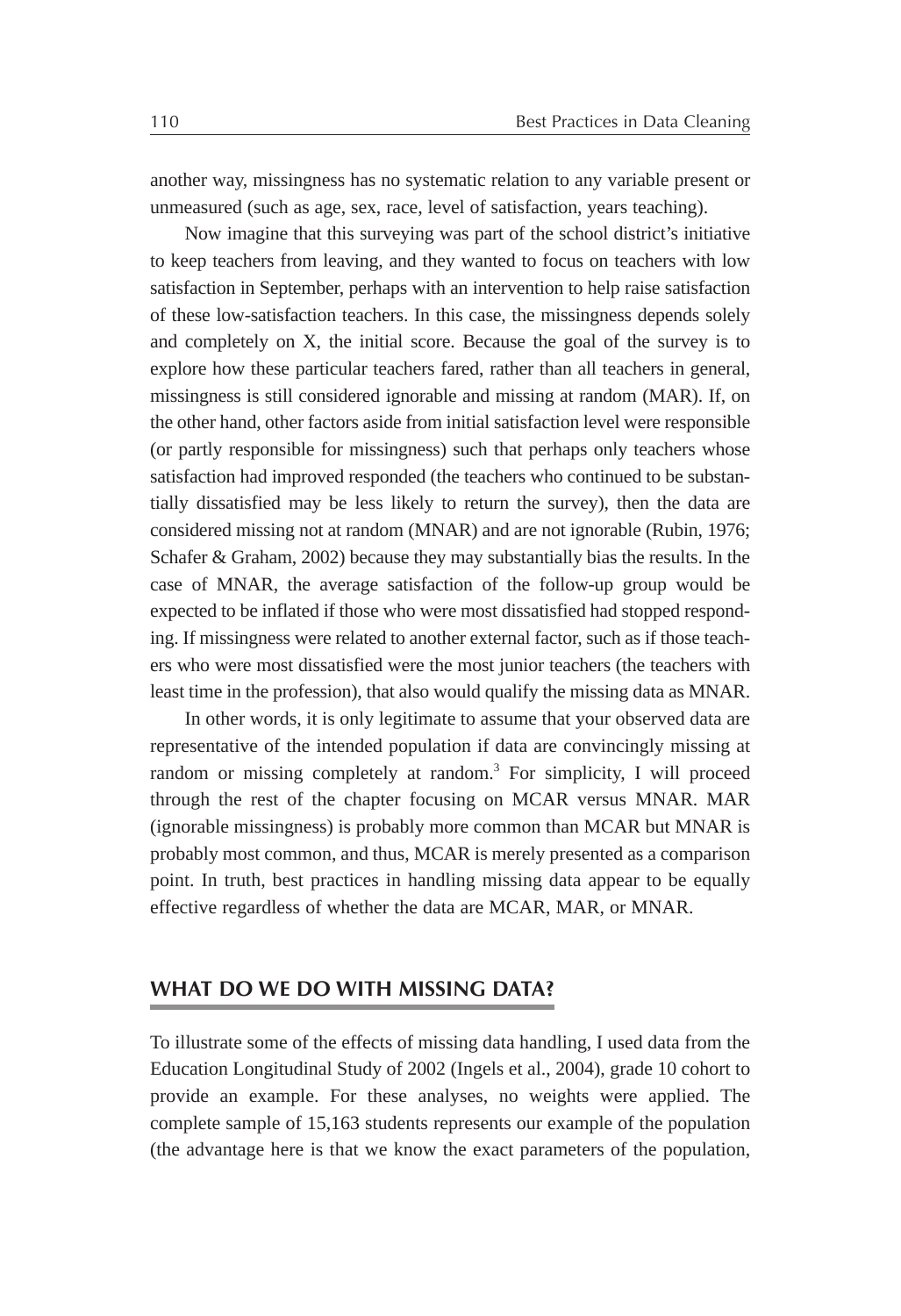something we often do not know). In this first example, I use the relatively strong correlation between math and reading achievement scores (BYTX-MIRR, BYTXRIRR), which produces what we define as the "population" correlation estimate ( $\rho$ ) of .77, as indicated in Table 6.1 (row #1). (See also Figure 6.3 on page 134.)

#### **Data Missing Completely at Random (MCAR)**

To simulate MCAR situations, 20% of mathematics scores were randomly selected to be identified as missing. As a confirmation of the randomness of the missingness, two analyses were performed. First, as Table 6.1 shows, there was no mean difference in reading IRT scores between the missing and nonmissing groups ( $F_{(1, 15161)} = 0.56$ ,  $p < .45$ ,  $\eta^2 = .0001$ ). Second, there was no correlation between the missingness variable and any other substantive or ancillary variable (e.g., socioeconomic status, standardized reading IRT scores; all  $r_{(15,163)}$  .002 to .006,  $p < .57$  to .79). Another test of randomness was a logistic regression predicting missingness  $(0 = not missing, 1 = missing)$ from all other variables (math, reading, and socioeconomic status). When all three variables were in the equation, the overall equation was not significant  $(p < .47)$  and all 95% confidence intervals for the odds ratios for the three variables included 1.00, indicating no significant relationship between missingness and any of the three variables.<sup>4</sup> Finally, another test of randomness is to perform an ANOVA to see if individuals with missing data on one variable are significantly different on other, similar variables (in this case, reading achievement). As you can see in Table 6.1, there is no significant difference in reading achievement between those with missing data on math achievement and those with valid math scores. Although not definitive, this sort of analysis in your data can give support to an inference of randomness or nonrandomness regarding the missing data.

## **Data Missing Not at Random—Low Scoring Students More Likely to Be Missing (MNAR-Low)**

To simulate one type of MNAR (labeled MNAR-low), cases at or below the 30th percentile on the math achievement test were given a 80% chance of being randomly labeled as missing on the math test, cases between the 30th and 50th percentile on the math test were given a 50% chance of being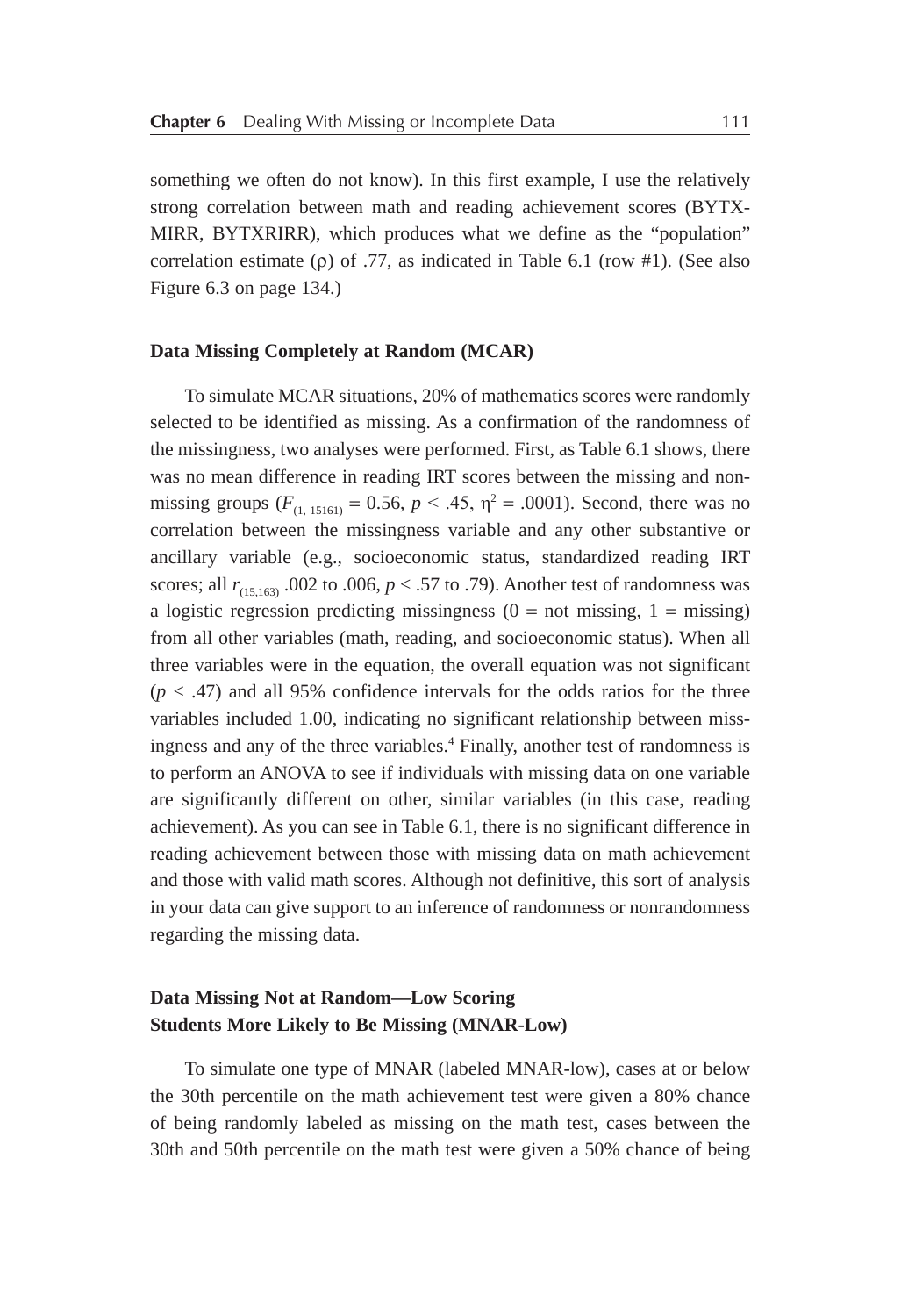|                                                                           | <b>Effect</b><br>Size<br>$\mathcal{L}$                                     | 59                                  | 59                                           | 49                                           | 37                                             | 04                                             |
|---------------------------------------------------------------------------|----------------------------------------------------------------------------|-------------------------------------|----------------------------------------------|----------------------------------------------|------------------------------------------------|------------------------------------------------|
|                                                                           | Correlation<br><b>IRT</b> Score<br>Reading<br>With                         | 77.                                 | $77*$                                        | $.70*$                                       | $.61*$                                         | $-.20*$                                        |
|                                                                           | Estimates<br>Average<br>Error of<br>(SD)                                   |                                     |                                              |                                              |                                                |                                                |
| Summary of Effects of Missingness Corrections for Math Achievement Scores | щ                                                                          |                                     | < 1, ns                                      | $p < .0001$ ,<br>5,442.49,<br>$\eta^2 = .26$ | $p < .001$ ,<br>$\eta^2 = .001$<br>10.84,      | $p < .001,$<br>$\eta^2 = .001$<br>13.35,       |
|                                                                           | Missing <sup>2</sup><br>Reading<br>Scores-<br>Mean<br>IRT                  |                                     | 30.10                                        | 23.09                                        | 29.74                                          | 30.20                                          |
|                                                                           | Reading<br>Missing <sup>1</sup><br>Scores-<br>Mean<br>$\frac{5}{2}$<br>IRT |                                     | 29.98                                        | 33.63                                        | 30.26                                          | 29.59                                          |
|                                                                           | Kurtosis<br>Skew,<br>Score<br>Math<br>IRT                                  | $-0.02,$<br>$-0.85$                 | $-0.03,$<br>$-0.86$                          | $-0.50,$<br>0.17                             | $-0.01,$<br>0.89                               | 0.20,<br>0.60                                  |
|                                                                           | Score<br>Math<br>S <sub>D</sub><br>IRT                                     | 11.94                               | 11.97                                        | 9.89                                         | 8.26                                           | 5.99                                           |
|                                                                           | Score<br>Mean<br>Math<br>IRT                                               | 38.03                               | 38.06                                        | 43.73                                        | 38.14                                          | 37.60                                          |
|                                                                           | $\geq$                                                                     | 15,163                              | 12,099                                       | 12,134                                       | 7,578                                          | 4,994                                          |
| Table 6.1                                                                 |                                                                            | "Population"<br>Original<br>$Data-$ | Completely<br>at Random<br>(MCAR)<br>Missing | Missing Not<br>at Random<br>(MNAR),<br>Low   | Missing Not<br>at Random<br>(MNAR),<br>Extreme | Missing Not<br>at Random<br>(MNAR),<br>Inverse |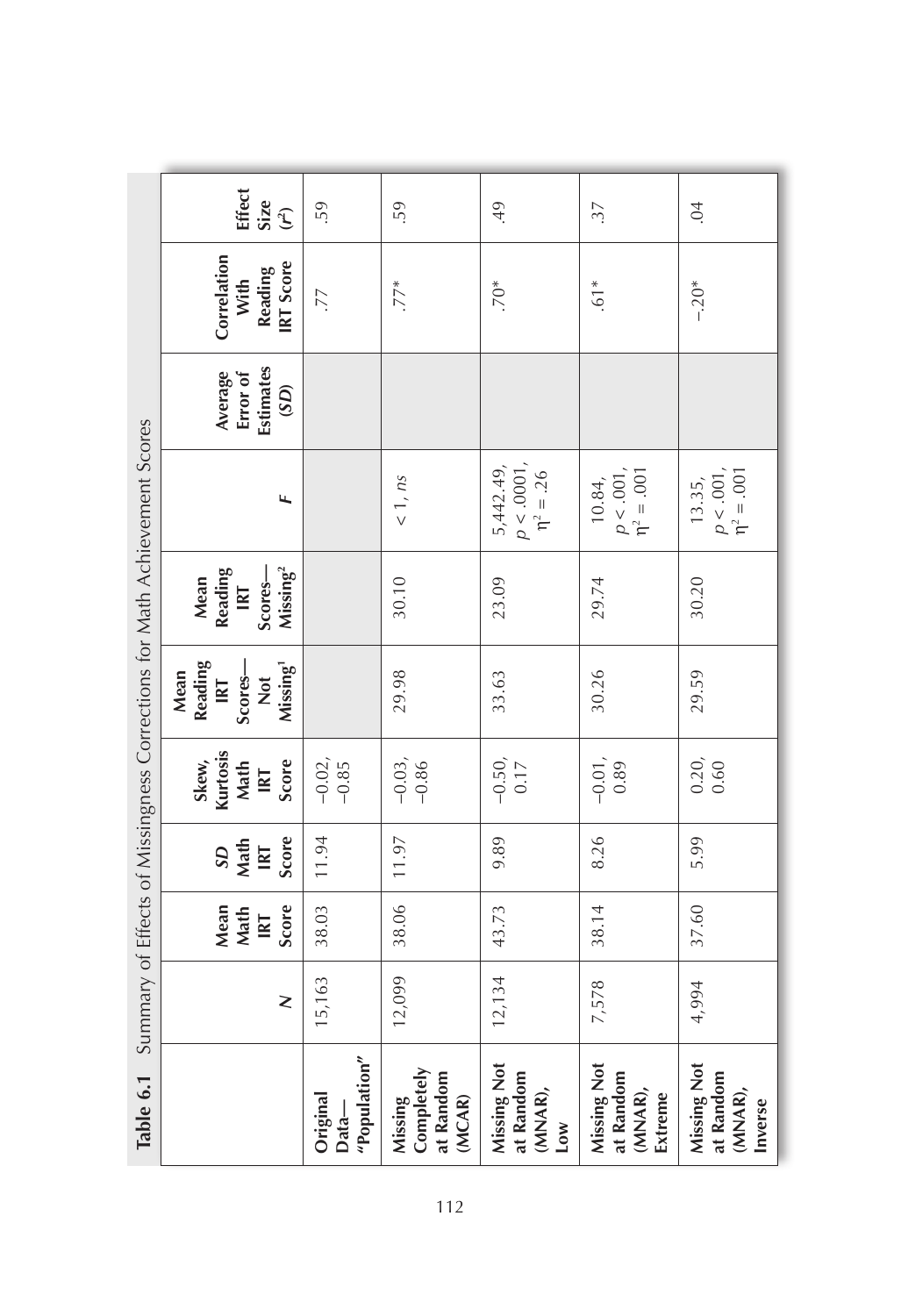| Score<br>Mean<br>Math<br>IRT        |
|-------------------------------------|
| $-0.02,$<br>10.69                   |
| $-0.61,$<br>1.83<br>$-0.31$<br>8.02 |
| $-0.02,$<br>4.77<br>5.84            |
| 0.36, 7.99<br>3.44                  |
|                                     |
| $-0.03,$<br>$-0.84$<br>11.72        |
| $-0.03,$<br>$-0.63$<br>10.43        |
| $-0.05,$<br>0.53<br>9.13            |
| $-0.05$ ,<br>$-0.82$<br>6.64        |

(Continued) *(Continued)*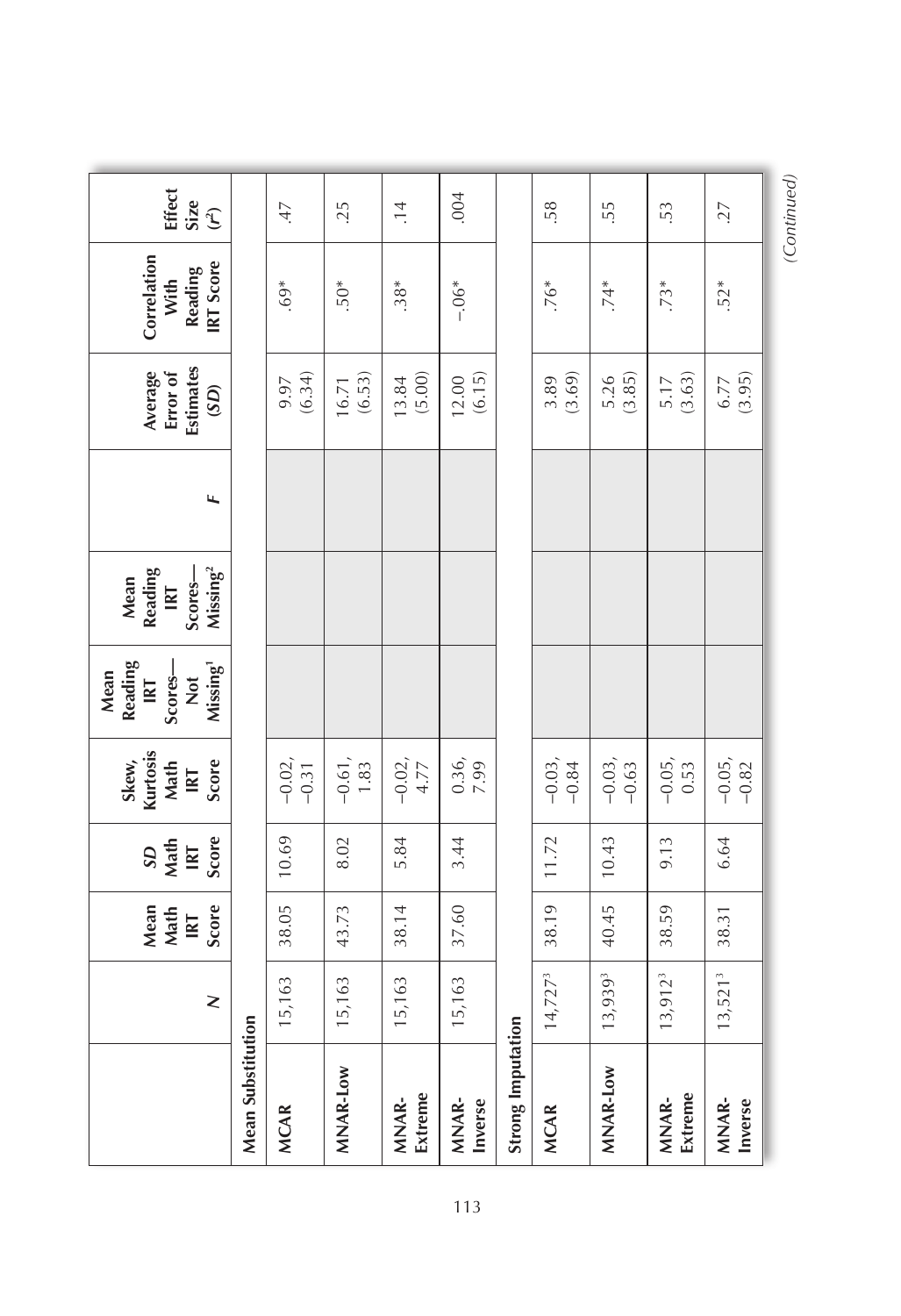|  | Ξ |
|--|---|
|  |   |
|  |   |
|  |   |
|  |   |
|  |   |
|  |   |

|                        | z                   | Mean<br>Math<br>IRT<br>Score | SD<br>Nath<br>Score | Skew,<br>Kurtosis<br>Math<br>IRT<br>IRT<br>Score | Mean<br>Reading<br>IRT<br>Scores—<br>Nissing | Mean<br>Reading<br>IRT<br>Scores—<br>Missing <sup>2</sup> | Average<br>Error of<br>Estimates<br>(SD) | Correlation<br>With<br>Reading<br>IRT Score | $\begin{array}{l} \mbox{Effect}\\ \mbox{Size}\\ (r^2) \end{array}$ |
|------------------------|---------------------|------------------------------|---------------------|--------------------------------------------------|----------------------------------------------|-----------------------------------------------------------|------------------------------------------|---------------------------------------------|--------------------------------------------------------------------|
| <b>Weak Imputation</b> |                     |                              |                     |                                                  |                                              |                                                           |                                          |                                             |                                                                    |
| <b>MCAR</b>            | $14,532^{4}$        | 38.20                        | 11.19               | $-0.07$ , $-0.63$                                |                                              |                                                           | $8.38$<br>(5.93)                         | $73*$                                       | 53                                                                 |
| MNAR-Low               | $13,720^{4}$        | 43.06                        | 8.78                | $-0.35, 0.64$                                    |                                              |                                                           | $13.97$<br>(6.52)                        | $60*$                                       | 36.                                                                |
| MNAR-<br>Extreme       | $13,489^{4}$        | 38.34                        | 6.56                | $-0.010$<br>2.56                                 |                                              |                                                           | $12.01$<br>(5.06)                        | 52*                                         | 27                                                                 |
| MNAR-<br>Inverse       | 12,977 <sup>4</sup> | 37.69                        | 3.83                | 0.23, 5.34                                       |                                              |                                                           | $12.16$<br>(5.67)                        | $\overline{0}$                              | $\overline{0}$                                                     |
|                        |                     |                              |                     |                                                  |                                              |                                                           |                                          |                                             |                                                                    |

Note. \* $p < .0001$ *Note.* \* *p* < .0001

1. Average reading scores for those students with valid math achievement scores. 1. Average reading scores for those students with valid math achievement scores.

2. Average reading scores for those students with missing math achievement scores. 2. Average reading scores for those students with missing math achievement scores.

3. There was missing data for F1TXM1IR leading to some scores being unable to be imputed. 3. There was missing data for F1TXM1IR leading to some scores being unable to be imputed.

4. There were occasional missing values on other variables leading to lower N. 4. There were occasional missing values on other variables leading to lower *N*.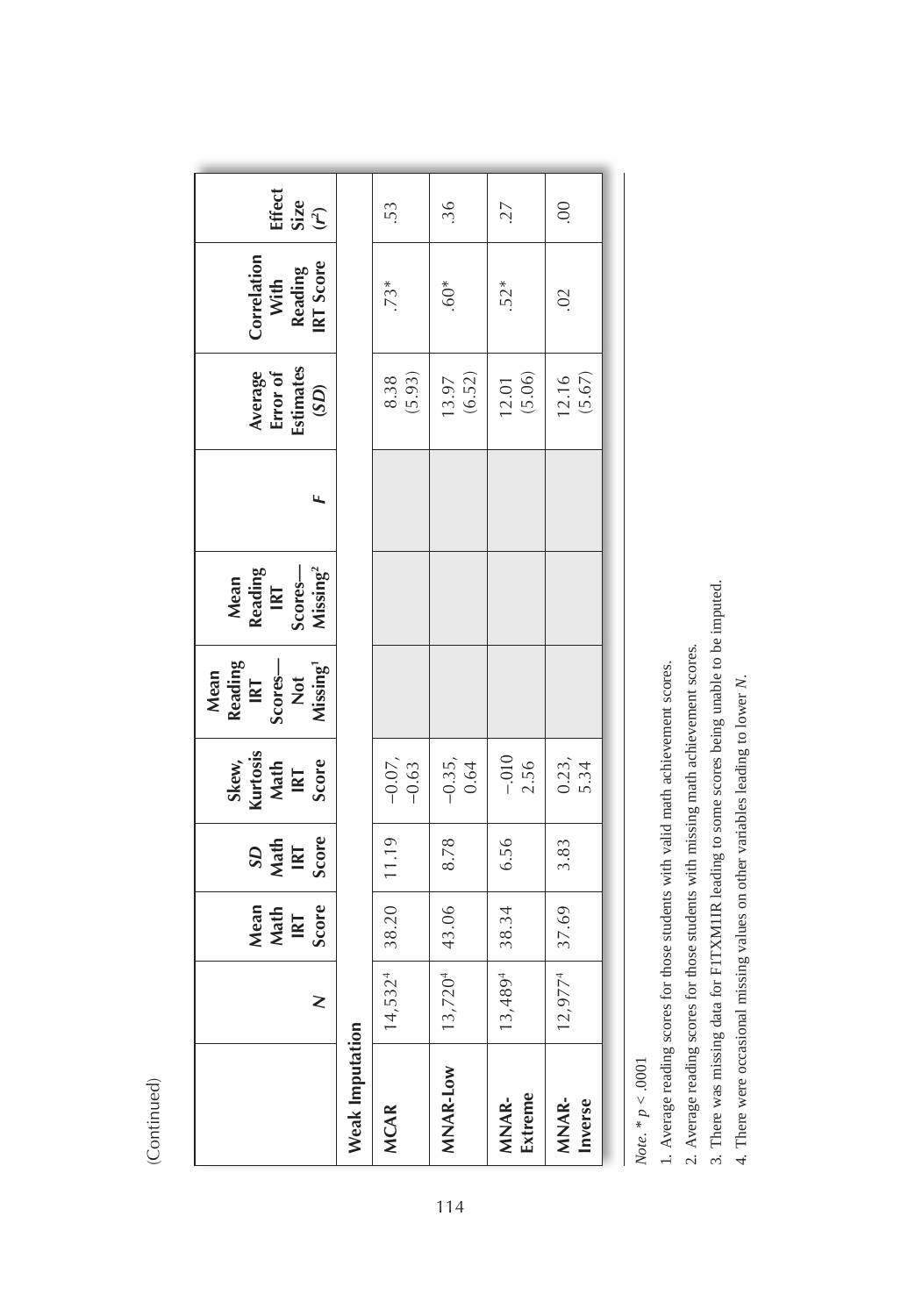randomly labeled as missing, and those over the 50th percentile on the math test were only given a 1% chance of being labeled as missing on the math test. This should simulate a highly biased situation where the best-performing students are more likely to respond to an item than the worst-performing students. As expected, MNAR-low produced an upwardly biased estimate of average performance—overestimating the mean performance due to more missing data from lower-performing students and slightly underestimating the standard deviation, also expected in this case due to less dispersion at the lower extreme of the distribution. As expected, achievement test scores were significantly correlated with missingness in this case  $(r<sub>(15,163)</sub> = -.51$  and -.66 for reading and math achievement, respectively, both  $p < .0001$ ) as was socioeconomic status ( $r_{(15,163)}$ ) = -.28, *p* < .0001). Furthermore, logistic regression predicting missingness from achievement and socioeconomic status found all three variables were significant predictors of MNAR-low (all  $p < .0001$ ), indicating that those with lower achievement (or SES) were more likely to be missing (as expected). Finally, as Table 6.1 shows, there were substantial mean differences in reading achievement between those with missing scores and those with valid math scores.

## **Data Missing Not at Random—Students at the Extremes More Likely to Be Missing (MNAR-Extreme)**

A second type of MNAR (MNAR-extreme) was simulated by giving those students below the 30th percentile and above the 70th percentile on the math achievement test an 80% chance of being randomly identified as missing on the math test. Those in the center of the distribution were given only a 5% chance of being labeled as missing on the math test (Acock, 2005). This should have the effect of increased nonrandom missingness without substantially skewing the population average estimates.

As expected, MNAR-extreme produced the desired effects. Because the highest and lowest 30% of the students were more likely to be missing than the middle 40% (i.e., the missing data was symmetrically, but not randomly distributed), the distribution should closely match the mean of the original population, with dramatically reduced variance, and little or no difference in missing or nonmissing scores. As Table 6.1 shows, that is exactly what occurred. The average for MNAR-extreme closely approximates the population mean, underestimates the standard deviation, and produced significant, but unimportant differences between the two groups (an eta-squared of .001 is an extremely small effect size). Furthermore, we would not expect significant correlations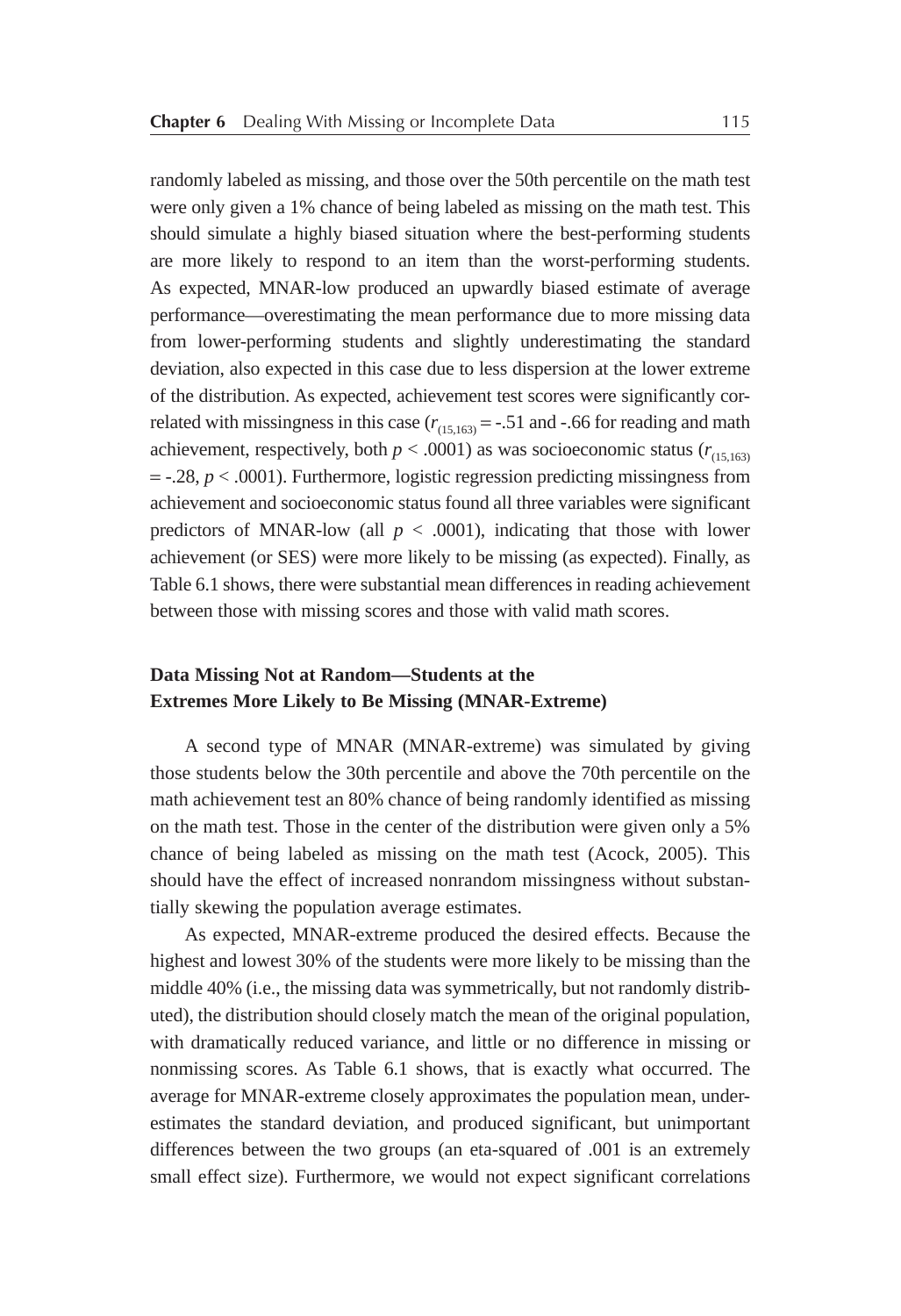between missingness and achievement or socioeconomic status, and correlations ranged from  $r_{(15,163)} = -.03$  to .02. Finally, though the logistic regression indicated that missingness in this case was significantly related to reading achievement (Odds ratio =  $0.99$ ,  $p < .0001$ ) and socioeconomic status (Odds ratio = 1.10,  $p < .0001$ ), the odds ratios are close to 1.00, indicating a small effect size that is only significant by virtue of having more than 15,000 degrees of freedom. Thus, I can argue that while MNAR-extreme was decidedly nonrandom missingness, it did produce a largely symmetrical distribution.

#### *Complete case analysis can lead to incomplete understanding.*

Stuart, Azur, Frangakis, and Leaf (2009) give some interesting examples of how looking at only cases with complete data can lead to incomplete or inaccurate findings in the context of a national health survey. In one example, eliminating cases with missing data could lead us to conclude that individuals who start smoking earlier in life are more emotionally strong and less functionally impaired than individuals who started smoking later in life—a finding contrary to common sense and decades of research. They also found that under complete case analysis, those who drink more have *fewer internalizing problems* (e.g., depression, anxiety), another incongruous finding. Fortunately, after appropriate handling of missing data, these relationships were more consistent with the literature.

These real-life examples inspired me to create the fourth condition, MNAR-inverse because missing data apparently can lead to completely wrong conclusions in the real world.

## *Data Missing Not at Random That Inverts the Relationship Between Two Variables (MNAR-Inverse)*

As a final challenge and test of missing data handling techniques, I created an extremely biased sampling technique that virtually eliminated those with both high reading and math scores, and those with both low reading and math scores, to have the effect of reversing the relationship between reading and math achievement (this is described more thoroughly in Appendix A of this chapter and also is available on the book's website). (See also Figure 6.4 on page 135.) By selectively sampling only those students on the downward diagonal, this produced a sample of almost  $N = 5,000$  students that had a negative correlation  $(r_{(4.994)} = -.20)$ .

Finally, MNAR-inverse also had the desired effect of producing a sample that at a glance does not look problematic. As Table 6.1 (5th row) shows, this MNAR-inverse sample is not substantially different from the other samples in mean math achievement (although the standard deviation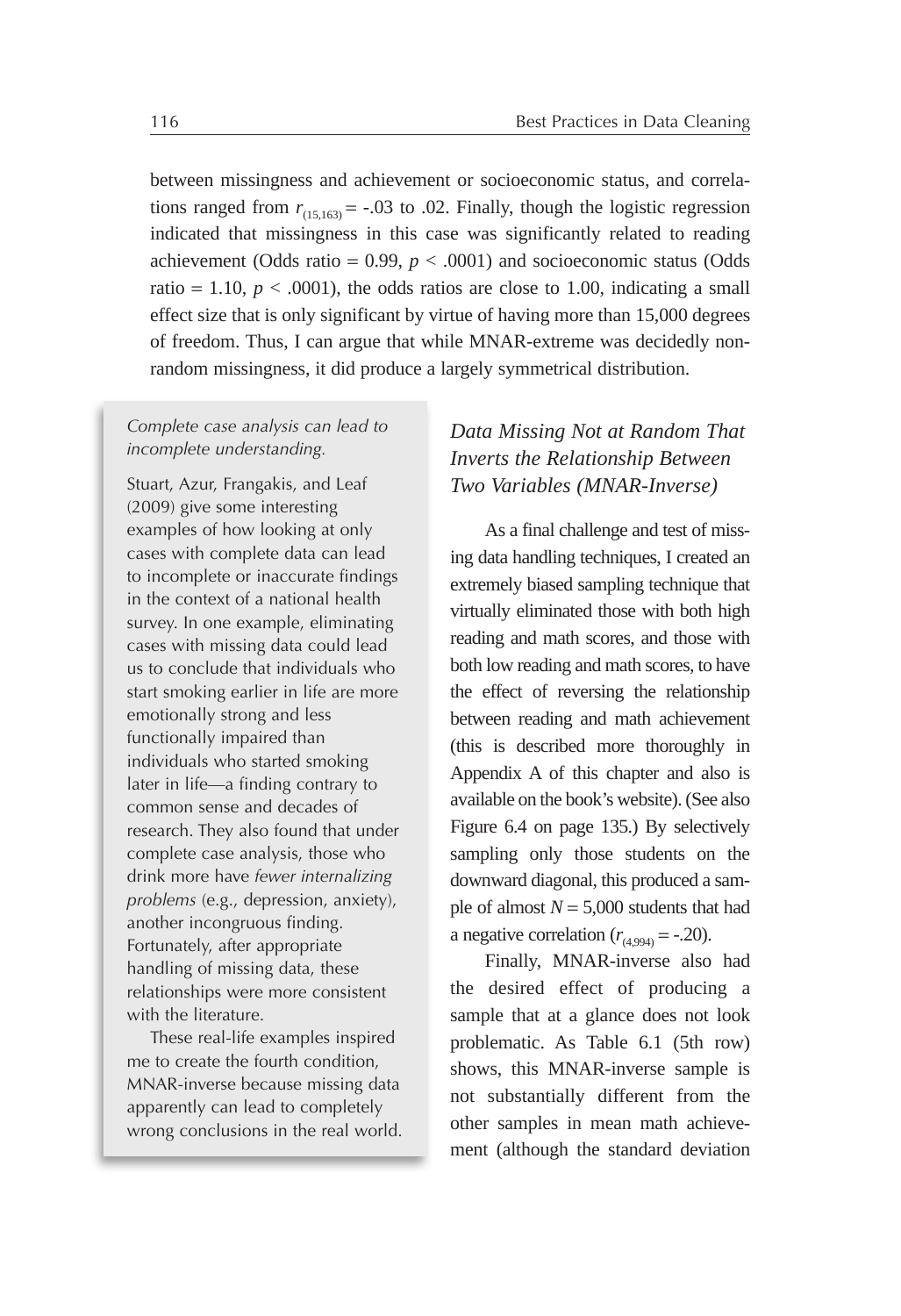underestimates the population variablility), and the shape of the distribution is not substantially different from the MNAR-extreme distribution. Furthermore, there is little difference between those missing and not missing on the reading achievement score (again, a very small effect size of eta-squared = .001). Other analyses showed no important correlations between missingness and achievement or socioeconomic status  $(r_{(15,163)}$  ranged from .03 to .04), and a logistic regression predicting missingness from the same three variables showed only a small effect for socioeconomic status (Odds ratio  $= 1.08$ ,  $p < .0001$ ) indicating that those from more affluent families were more likely to be missing. If a researcher was unaware that the population correlation for these two variables should be .77, none of these minor effects hint at how biased this sample is due to nonrandom missingness—yet this example highlights the importance of dealing effectively with missing data.

## **THE EFFECTS OF LISTWISE DELETION**

Traditional methods of dealing with missing data (and the default for many statistical packages) is to merely delete any cases with missing values on any variable in the analysis. A special case of this, called *pairwise deletion* or *available case analysis,* uses those cases with complete data on only those variables selected for a particular analysis. This means that the sample being analyzed can change depending on which variables are in the analysis, which could be problematic regarding replicability and increase the odds of errors of inference. Neither case is particularly desirable (Cole, 2008; Schafer & Graham, 2002). When data are MCAR, estimates are not biased, but under the more common MAR or MNAR conditions, misestimation and errors can result (Stuart, et al., 2009). Again, referring to Table 6.1, a simple example of the correlation between reading and math achievement test scores demonstrates this effect nicely.

As Table 6.1 shows, the original correlation coefficient for the population was  $\rho = .77$  (variance accounted for  $= .59$ ). When the data are MCAR, the population effect is estimated almost exactly. However, when data are MNAR, estimates begin to stray from the population parameter. In the MNAR-low sample, what might look like a minor misestimation ( $r_{(12,134)} = .70$ ) is an underestimation of the effect size by almost 20% (coefficients of determination/percentage variance accounted for are .59 versus .49, a 16.9% underestimation). When the missing data causes a restriction of range situation (introduced in Chapter 3, showing restriction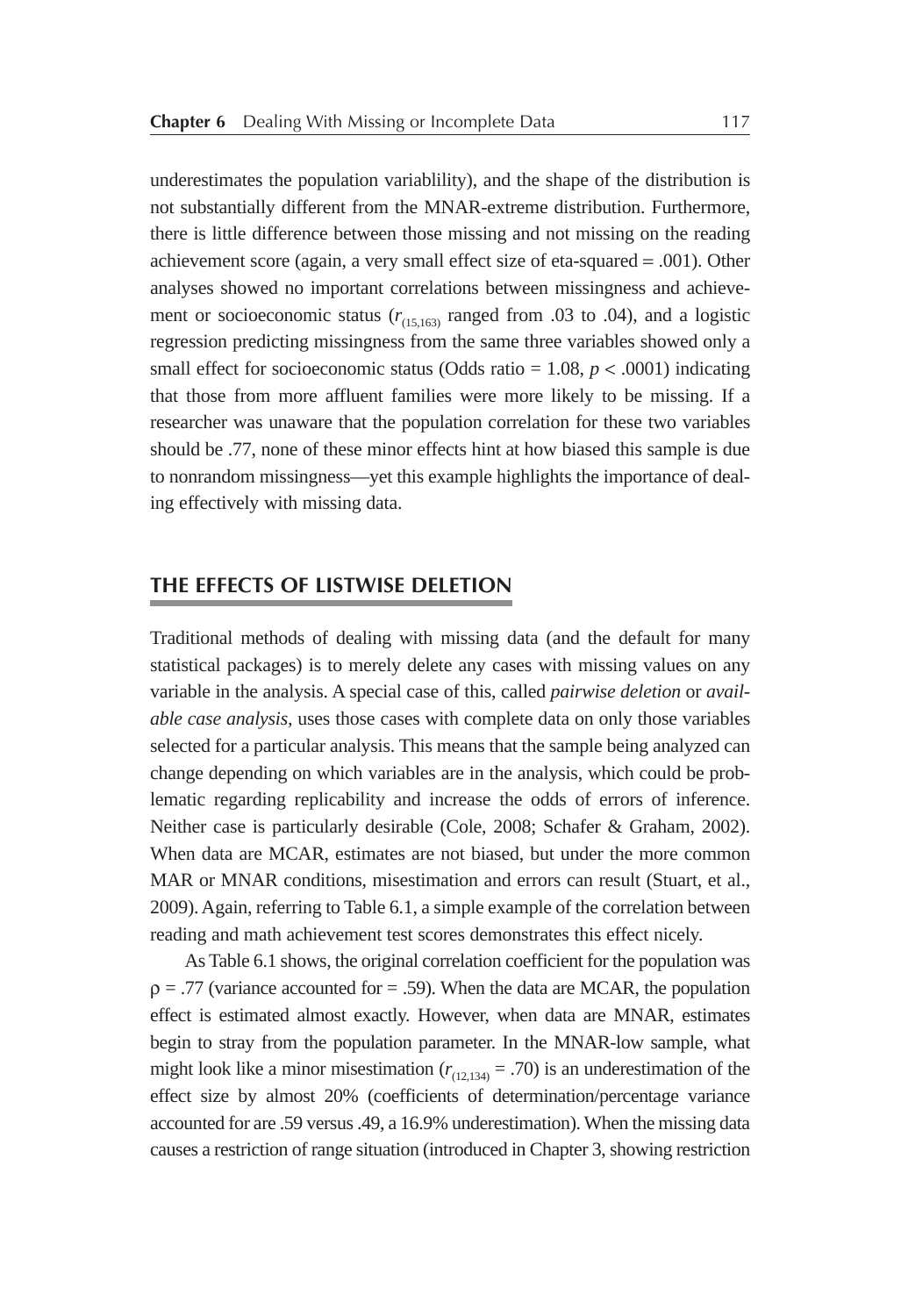of range causing attenuation of correlation coefficients) represented by the MNAR-extreme sample, the misestimation is even more pronounced, producing a correlation coefficient of  $r_{(7,578)} = .61$  (coefficient of determination of 0.37, which underestimates the population effect size by 37.29%). Finally, and most obviously, when the missingness is biased in a particular way, such as the MNAR-inverse example, it is possible that deletion of cases could lead researchers to draw the opposite conclusion regarding the nature of the relationship than exists in the population, as evidenced by the MNAR-inverse sample.

Thus, by deleting those with missing data, a researcher could be misestimating the population parameters, making replication less likely (for more examples of this effect, see Schafer & Graham, 2002, Table 2.).

Another undesirable effect of case deletion (even under MCAR) is loss of power. Most researchers use analyses with multiple variables. If each variable has some small percentage of randomly missing data, five variables with small percentages of missing data can add up to a substantial portion of a sample being deleted, which can have deleterious effects on power (as discussed in Chapter 2). Combined with what is likely an underestimation of the effect size, power can be significantly impacted when substantial portions of the sample are deleted when data are not MCAR. Thus, case deletion is only an innocuous practice when (a) the number of cases with missing data is a small percentage of the overall sample, and (b) the data are *demonstrably* MAR.

## **THE DETRIMENTAL EFFECTS OF MEAN SUBSTITUTION**

I have seen two types of mean substitution. In one case, an observed variable (e.g., number of years of marriage) is unreported, the group or overall sample mean is substituted for each individual with missing data. The theory is that, in the absence of any other information, the mean is the best single estimate of any participant's score. The flaw in this theory is that if 20% of a sample is missing, even at random, substituting the identical score for a large portion of the sample artificially reduces the variance of the variable, and as the percentage of missing data increases, the effects of missing data become more profound. These effects have been known for many decades now (Cole, 2008; Haitovsky, 1968), yet many researchers still view mean substitution as a viable, or even progressive, method of dealing with missing data. As you will see below (and in Figure 6.1), mean substitution can create more inaccurate population estimates than simple case deletion when data are not MCAR.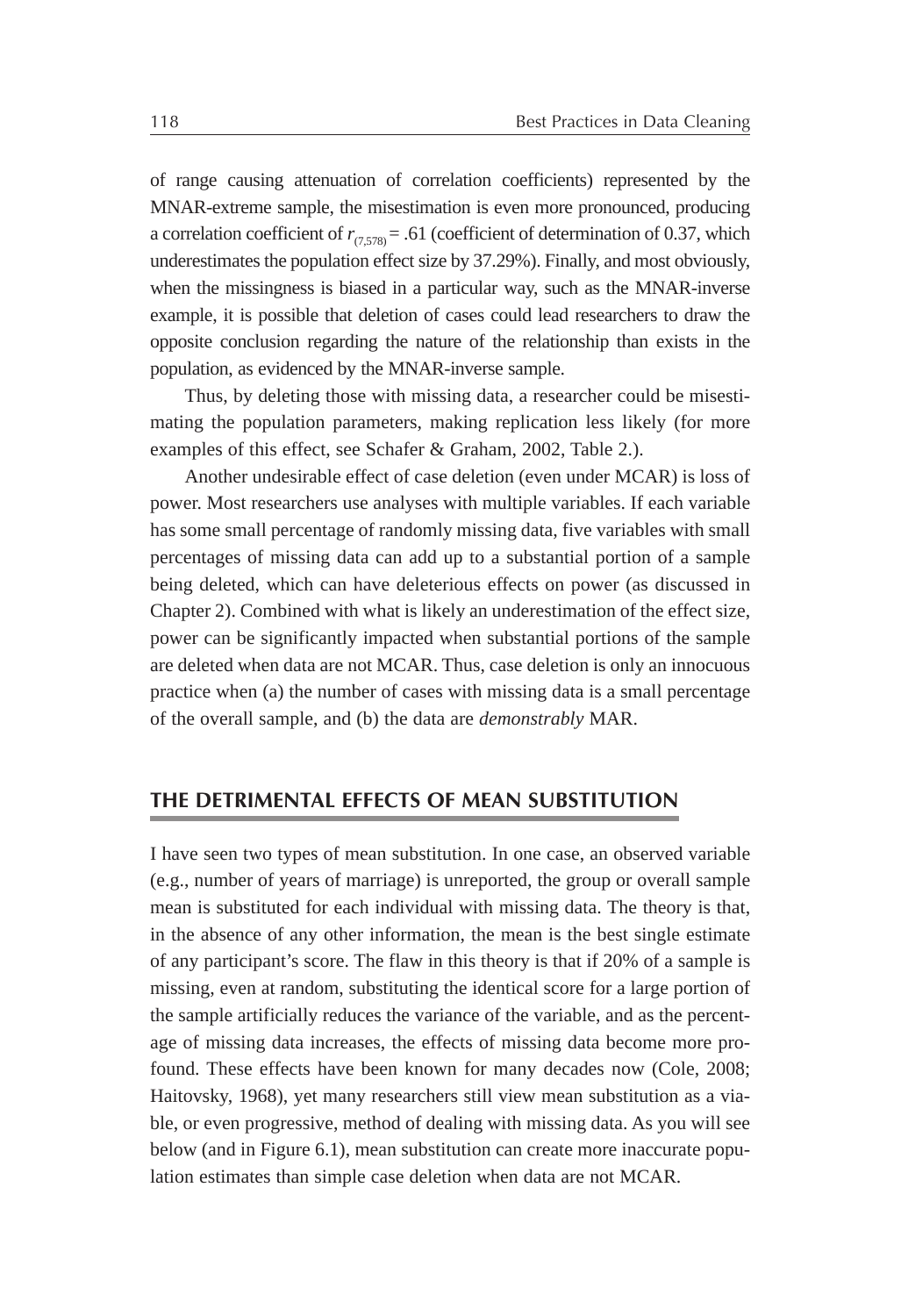To simulate this effect as a real researcher would face it, I substituted the mean of the math achievement variable calculated once the missing values were inserted into the variable.<sup>5</sup> As Table 6.1 shows, standard deviations are underestimated under MNAR situations.<sup>6</sup> For example, even under MCAR, the variability of math achievement is underestimated by 10.47% when mean substitution is used (and the effect would become more substantial as a larger percentage of the sample were missing), although the estimate of the mean is still accurate. In this case, the correlation effect size also is underestimated by  $20.34\%$  (coefficient of determination = 0.59 versus 0.47) just through virtue of 20% of the sample being MCAR and substituting the mean to compensate. Note also that mean substitution under MCAR appears to be less desirable than case deletion. In Figure 6.1, comparing MCAR with deletion and MCAR with mean substitution, you can see that the estimates of the population are more accurate when the missing cases are deleted.



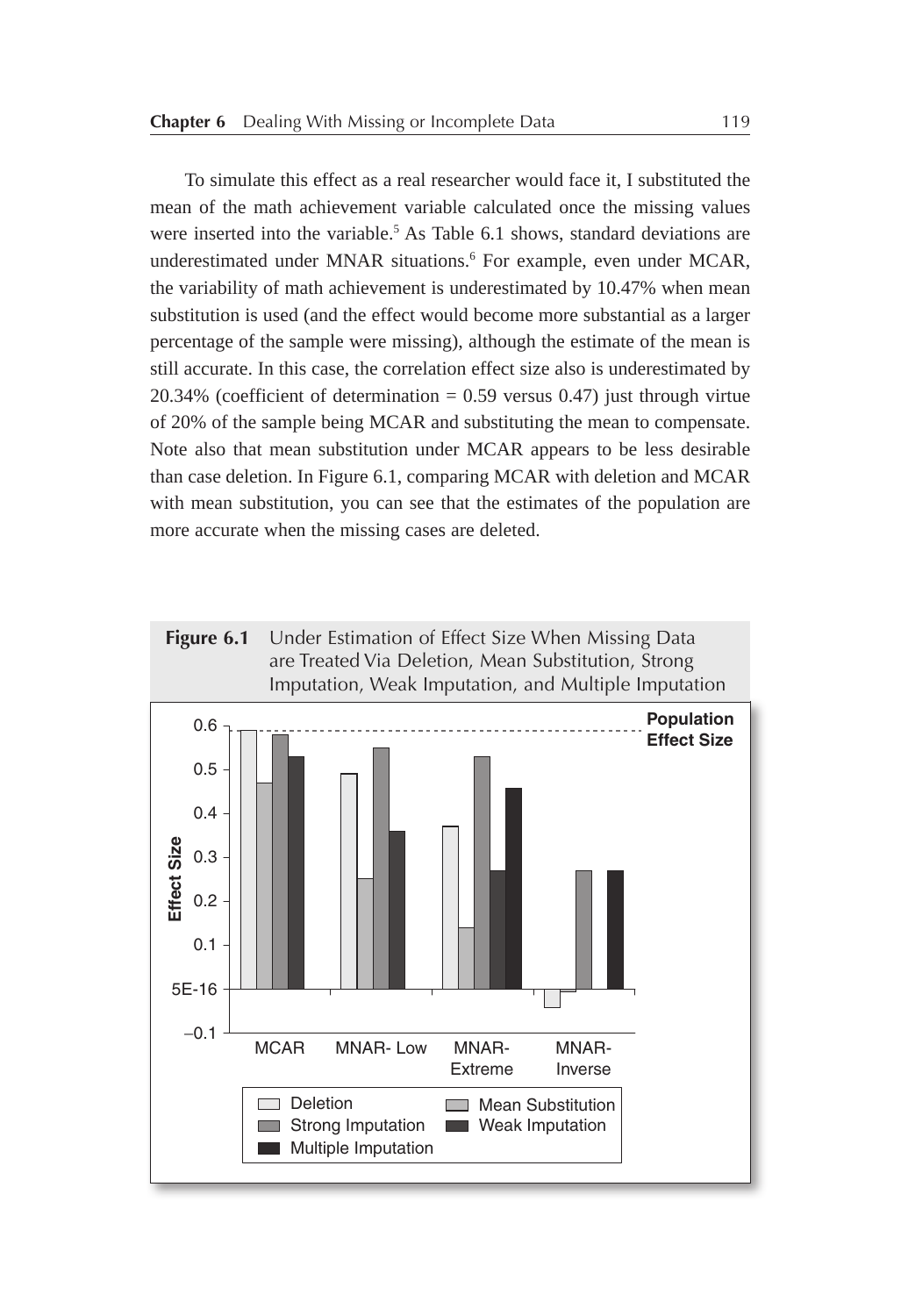To explore the errors mean substitution made, even under MCAR, the difference between the mean substituted and the original score was calculated and is presented in Figure 6.2. As you might expect from randomly missing data, the average error is almost  $0$  (-0.17), but there is a large range (-25.54 to 31. 15). Taking the absolute values of each error (presented in Figure 6.2), the average error of estimating scores via mean substitution is 9.97 with a standard deviation of 6.34.

The effects of mean substitution appear more dramatic under MNAR-low, despite being approximately the same overall number of missing cases. This is because the missing data in this case are likely to be low-performing students, and the mean is a poor estimate of their performance (average error in this case is 16.71, standard deviation is 6.53, much larger than under MCAR). Thus, under MNAR-low, mean substitution produces a biased mean, substantially underestimates the standard deviation by almost 33%, dramatically changes the shape of the distribution (skew, kurtosis), and leads to significant underestimation of the correlation between reading and math achievement. Under MNAR-low with mean substitution, the effect size for this simple correlation is underestimated by  $57.63\%$  (coefficient of determination = 0.59 versus 0.25). Note that MNAR with deletion produced better population estimates than mean substitution.

The example of MNAR-extreme also exposes the flaws of mean substitution. Note that because the missing data were symmetrical, the estimate of the



**Figure 6.2** Misestimation of Math Scores Under Mean Substitution, Strong Imputation, MCAR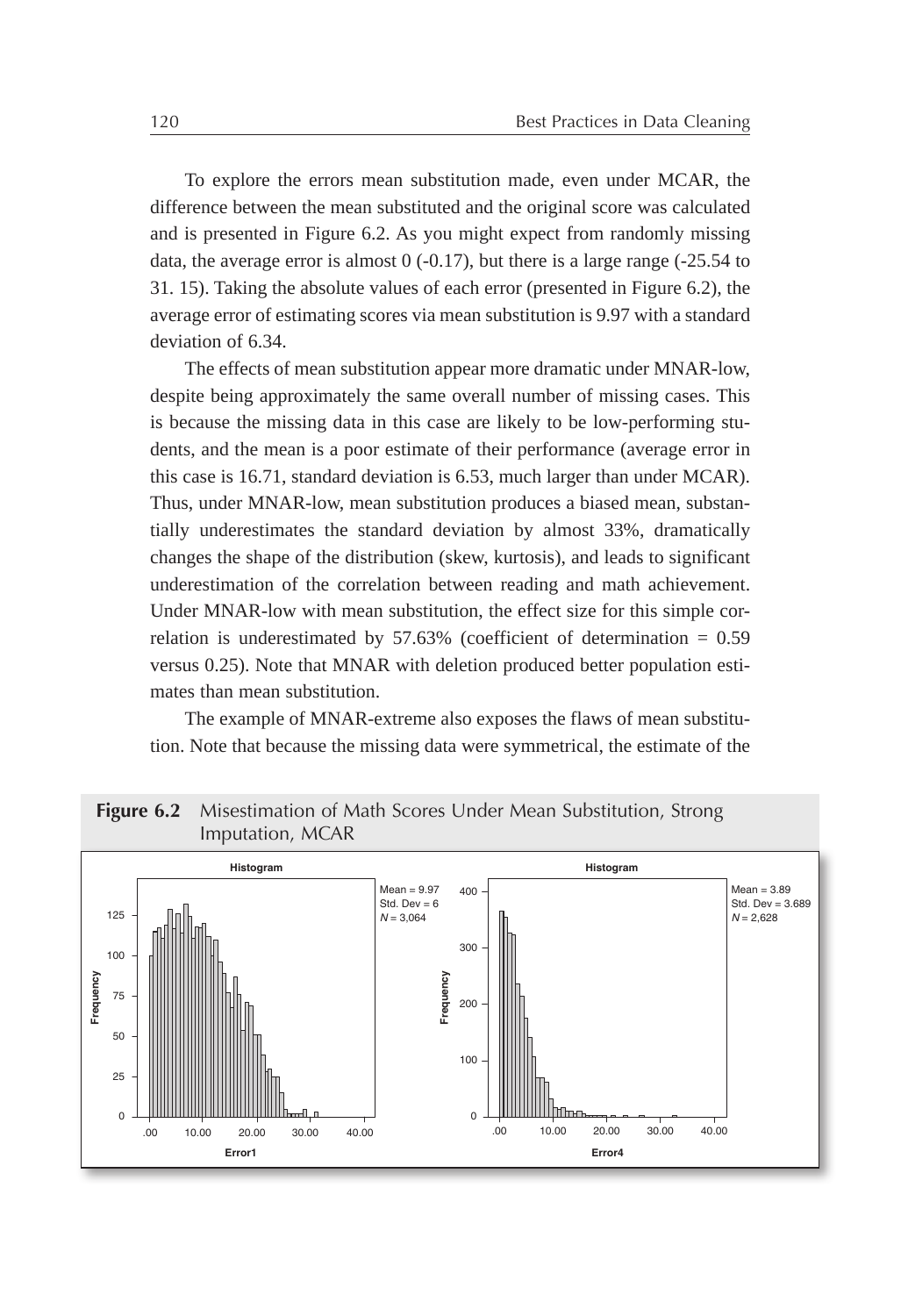population mean was excellent both when cases were deleted and when mean substitution was used. However, the case of MNAR-extreme with mean substitution produced inaccurate estimates of population variability  $(SD = 5.84)$ versus population  $SD = 11.94$ , a 51.09% underestimation of the true variability in the population). Again, this is not a surprise as the average error from mean substitution is 13.84, standard deviation is 5.00. Furthermore, because of the high concentration of missing data in the tails of the distribution, the shape of the distribution becomes dramatically nonnormal. Finally, the effect size of the simple correlation between reading and math achievement scores is underestimated by 76.27% (0.59 versus 0.14), a notably poorer estimation than merely deleting cases under MNAR-extreme.

It should be no surprise that mean substitution does little to help the situation of MNAR-inverse. The correlation is simply a complete misestimation of the population parameter, has high error (but not as high as the two other MNAR samples, interestingly), and substantially underestimates population variability. Thus, this type of mean substitution does not appear to be an acceptable practice in which researchers should engage.

*Mean substitution when creating composite scores based on multi-item questionniares*. The other type of mean substitution involves administration of psychological scales (e.g., self-esteem, depression) where there are multiple, highly correlated questions assessing a single construct. In the case of the Rosenberg SVI, for example, where internal reliability estimates are often in excess of .90, the theory is that it is more desirable to substitute that individual's mean for the other items rather than to discard the individual from the data set. Thus, the idea that significant information is contained in the other highly correlated answers is an intriguing one, and used to generate other estimates discussed below. In this case, as item intercorrelations get higher, and the number of items increases, the bias does not appear to be substantial (Schafer & Graham, 2002), but this holds true only if the scale is unidimensional. In other words, if a scale has multiple independent aspects or subscales (e.g., depression is often not considered a unitary scale, and therefore averaging all the items would not be appropriate) it is only legitimate to average the items from the subscale the missing value belongs to.<sup>7</sup> This type of mean substitution is similar to imputation, discussed next, and when the imputation is based on strong relationships, it can be very effective. Thus, this type of mean substitution for missing scale items when internal consistency is strong and the scale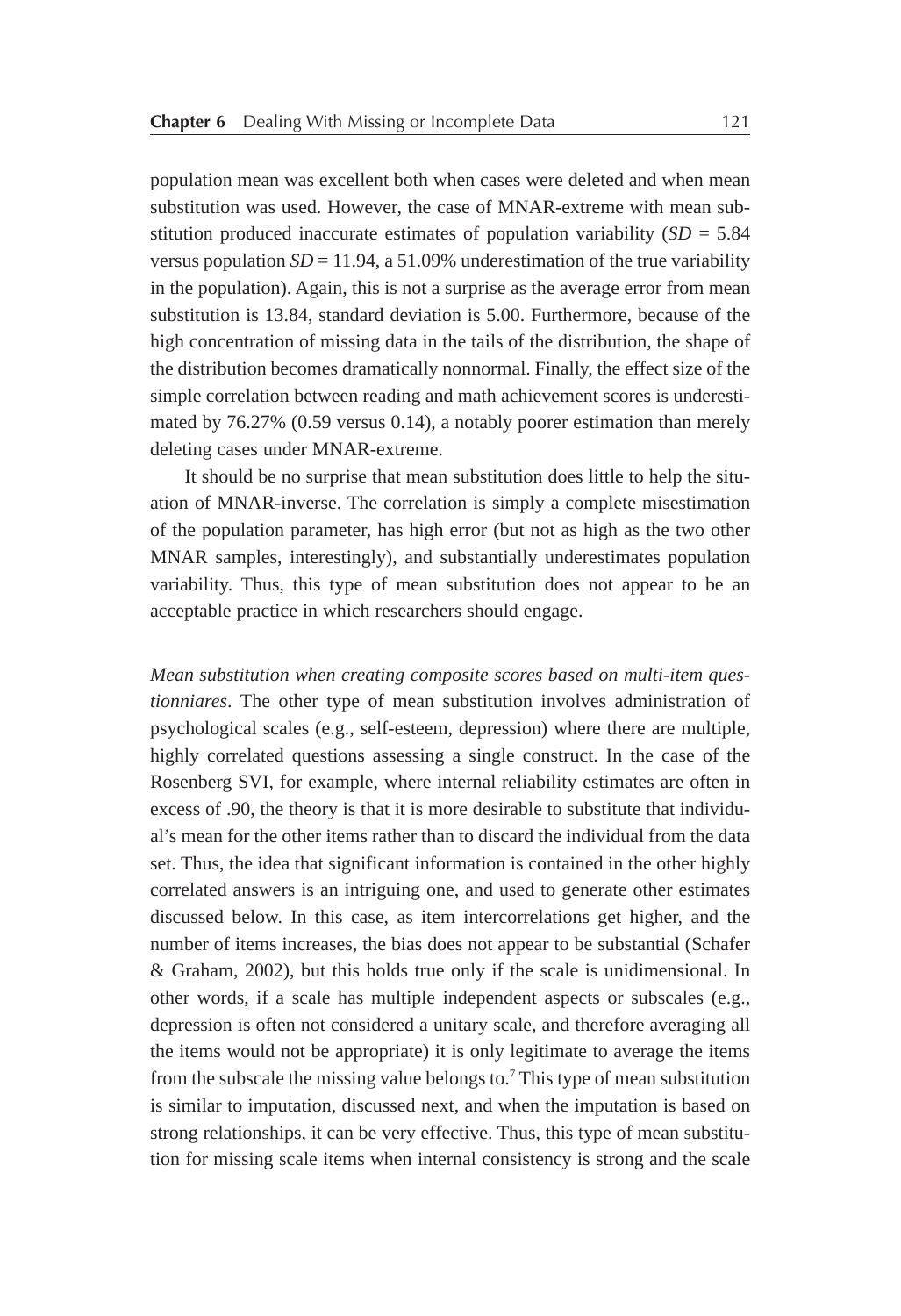is unidimensional appears to be a defensible practice. Of course, measurement scholars will argue that there are more modern methods of dealing with this sort of issue, and they are correct. If you are trained in more advanced measurement techniques, please use them.

## **THE EFFECTS OF STRONG AND WEAK IMPUTATION OF VALUES**

Conceptually, the second type of mean substitution mentioned earlier is similar to imputation via multiple regression. It uses information available in the existing data to estimate a better value than the sample average, which as we saw in the previous section, is only effective at reducing the accuracy of the analysis. Essentially, imputation combines the complexity of predictive applications of multiple regression, which I think is excellently discussed in an article I wrote and which is freely available on the Internet (Osborne, 2000). In practice, assuming most variables have complete data for most participants, and they are strongly correlated to the variable with the missing data, a researcher can create a prediction equation using the variables with complete data, estimating values for the missing cases much more accurately than simple mean substitution.

To demonstrate this under the most ideal circumstances, I used two variables from the ELS 2002 data set that are correlated with the 10th grade math achievement variable that contains missing values: 12th grade math achievement (F1TXM1IR) and socioeconomic status (BYSES2). As imputation involves creating a regression equation based on the valid cases in a sample, for each simulation below I used only cases with nonmissing data to generate the regression equation, as a researcher faced with a real data set with missing data would have to do. For reference, I also calculated the regression equation for the population. These equations represent strong imputation, as the variance accounted for is very high (.40 to .80).

Prediction equation for population:

Math =  $5.286 + 0.552(BYSES2) + 0.680(F1TXM1IR)$  ( $r^2 = .80$ ).

Prediction equation for MCAR sample:

Math =  $5.283 + 0.533(BYSES2) + 0.681(F1TXM1IR)$  ( $r^2 = .80$ ).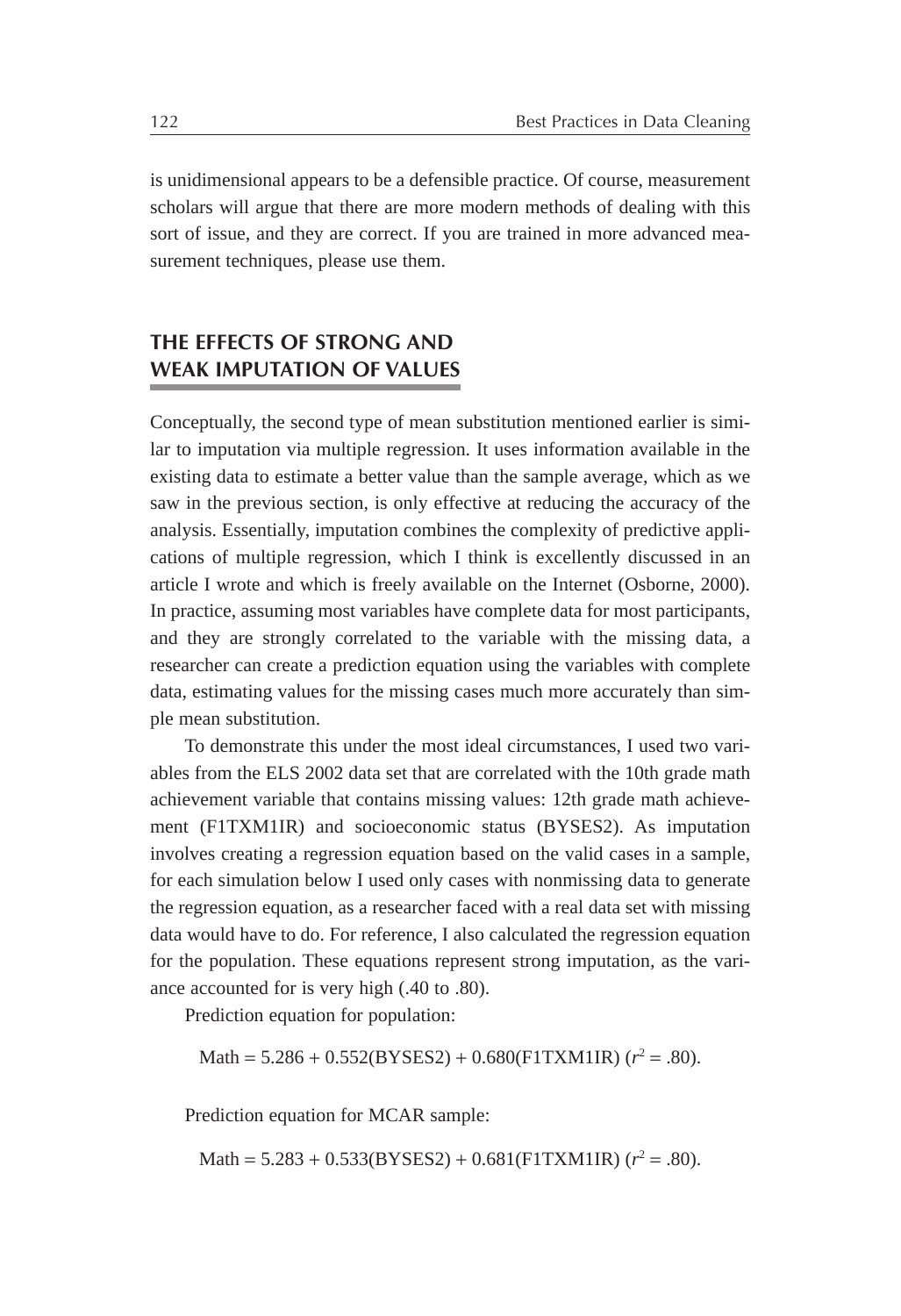Prediction equation for MNAR-low sample:

Math =  $9.907 + 0.437(BYSES2) + 0.617(F1TXM1IR)$  ( $r^2 = .72$ ).

Prediction equation for MNAR-extreme sample:

Math =  $11.64 + 0.361(BYSES2) + 0.548(F1TXM1IR)$  ( $r^2 = .63$ ).

Prediction equation for MNAR-inverse sample:

 $\text{Math} = 18.224 + -0.205(\text{BYSES2}) + 0.407(\text{FITXMLIR}) \ (r^2 = .40).$ 

It should not be surprising that the prediction equations became increasingly less similar to the population equation (and less effective) as I moved from MCAR to MNAR-low to MNAR-extreme to MNAR-inverse. However, given the extremely high predictive power of 12th grade math achievement scores in predicting 10th grade math achievement ( $r_{(12,785)}$  = .89, which has a coefficient of determination of 0.79), prediction even in the worst case is strong. The relevant question is whether these equations will produce better estimations than mean substitution or complete case analysis.

As Table 6.1 and Figure 6.1 show, given this strong prediction, under MCAR the population mean and standard deviation, as well as the distributional properties, are closely replicated. Under MNAR-low, MNAR-extreme, and MNAR-inverse, the misestimation is significantly reduced, and the population parameters and distributional properties are more closely approximated than under mean substitution. Further, in all cases the errors of the estimates dropped markedly (as one might expect using such powerful prediction rather than mean substitution). Finally, under imputation, the estimates of the correlation between reading and math achievement test scores are much closer to approximating the population correlation than either deletion or mean substitution. This is particularly true for MNAR-inverse, where we see the true power of more progressive missing value handling techniques. Researchers using strong imputation would estimate a relationship between these two variables in the correct direction and, while underestimated, it is much closer to the population parameter than under any other technique.

Unfortunately, it is not always the case that one has another variable with a correlation of this magnitude with which to predict scores for missing values. Thus, to simulate a weaker prediction scenario, I used other variables from the same data set: BYSES2 (socioeconomic status), BYRISKFC (number of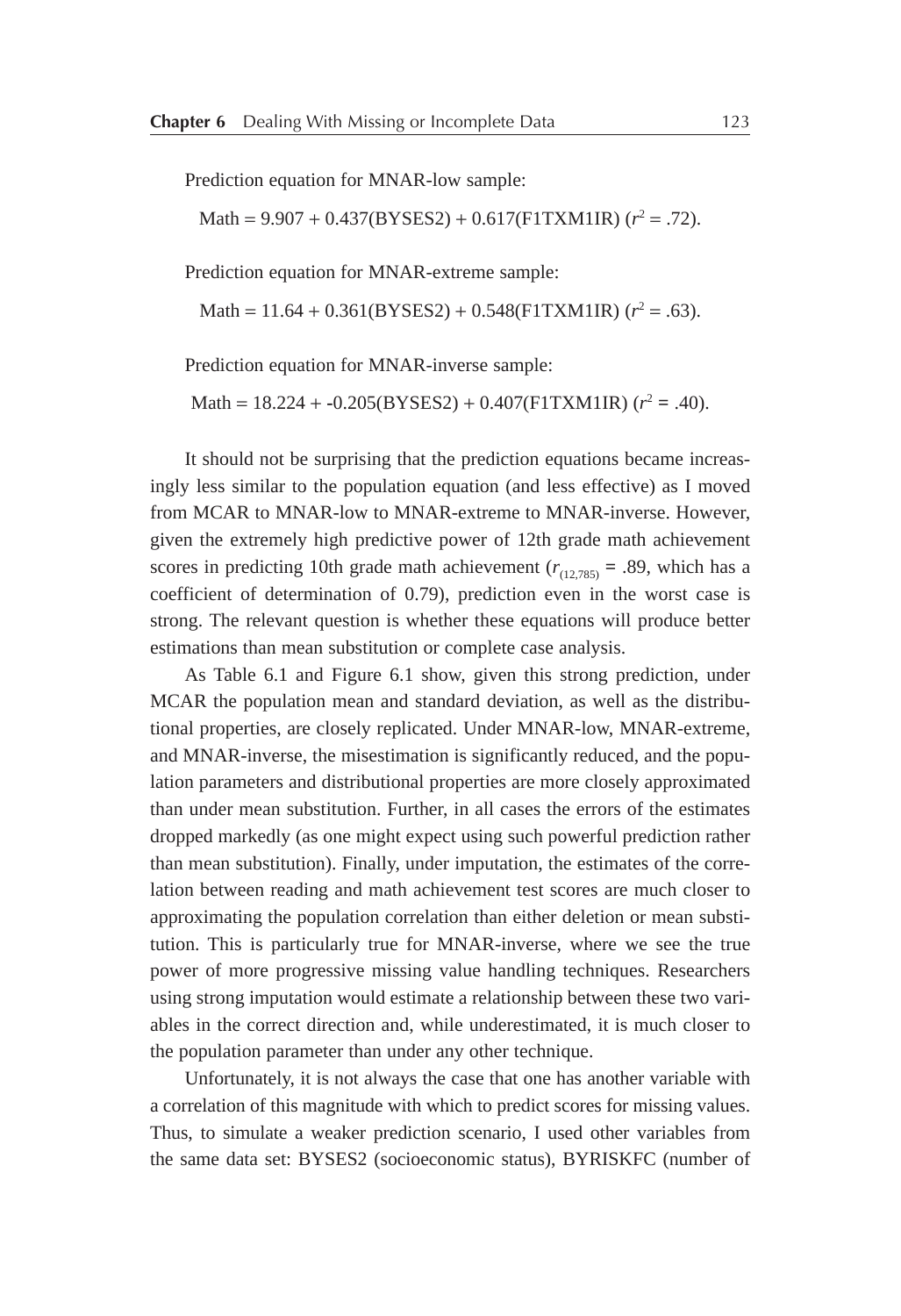academic risk factors a student exhibits), and  $F1SEX$  (1 = male, 2 = female). Collectively, these three variables represent modest predictive power, with an *r*  $=$  .49,  $r^2 = .24$ ,  $p < .0001$  for the model. The predictive equations are as follows: Prediction equation for population:

Math = 
$$
42.564 + 5.487(BYSES2) - 1.229(F1SEX) - 2.304(BYRISKFC) (r^2 = .24).
$$

Prediction equation for MCAR sample:

Math = 42.701 + 5.468(BYSES2) **–** 1.241(F1SEX) **–** 2.368(BYRISKFC)  $(r^2 = .24)$ .

Prediction equation for MNAR\_low sample:

Math **=** 46.858 + 4.035(BYSES2) – 1.440(F1SEX) **–**  1.748(BYRISKFC)  $(r^2 = .17)$ .

Prediction equation for MNAR\_extreme sample:

Math **=** 40.149 + 3.051 (BYSES2) – 0.491(F1SEX) **–**  1.155(BYRISKFC)  $(r^2 = .13)$ .

Prediction equation for MNAR\_inverse sample:

 $Math = 40.416 + 0.548$  (BYSES2) – 1.460(F1SEX) –  $0.547(BYRISKFC)$  ( $r^2 = .03$ ).

As you can see from this more realistic example (Table 6.1, and Figure 6.1), as the imputation gets weaker, the results get closer to mean substitution. In this case, the prediction was generally better than simple mean substitution, but not as good as strong imputation. As Table 6.1 shows, under MNAR-low, MNAR-extreme, and MNAR-inverse conditions, the variance of the population was misestimated, and in the case of MNAR-low, the population mean also was misestimated. The errors of estimation, while not as large as mean substitution, were still undesirably large. Finally, estimation of the population correlation between math and reading achievement tests were improved over mean substitution, but still misestimated compared to strong imputation.

So where does that leave us? Under the best circumstances, imputation appears to give the best results, even correcting the undesirable situation present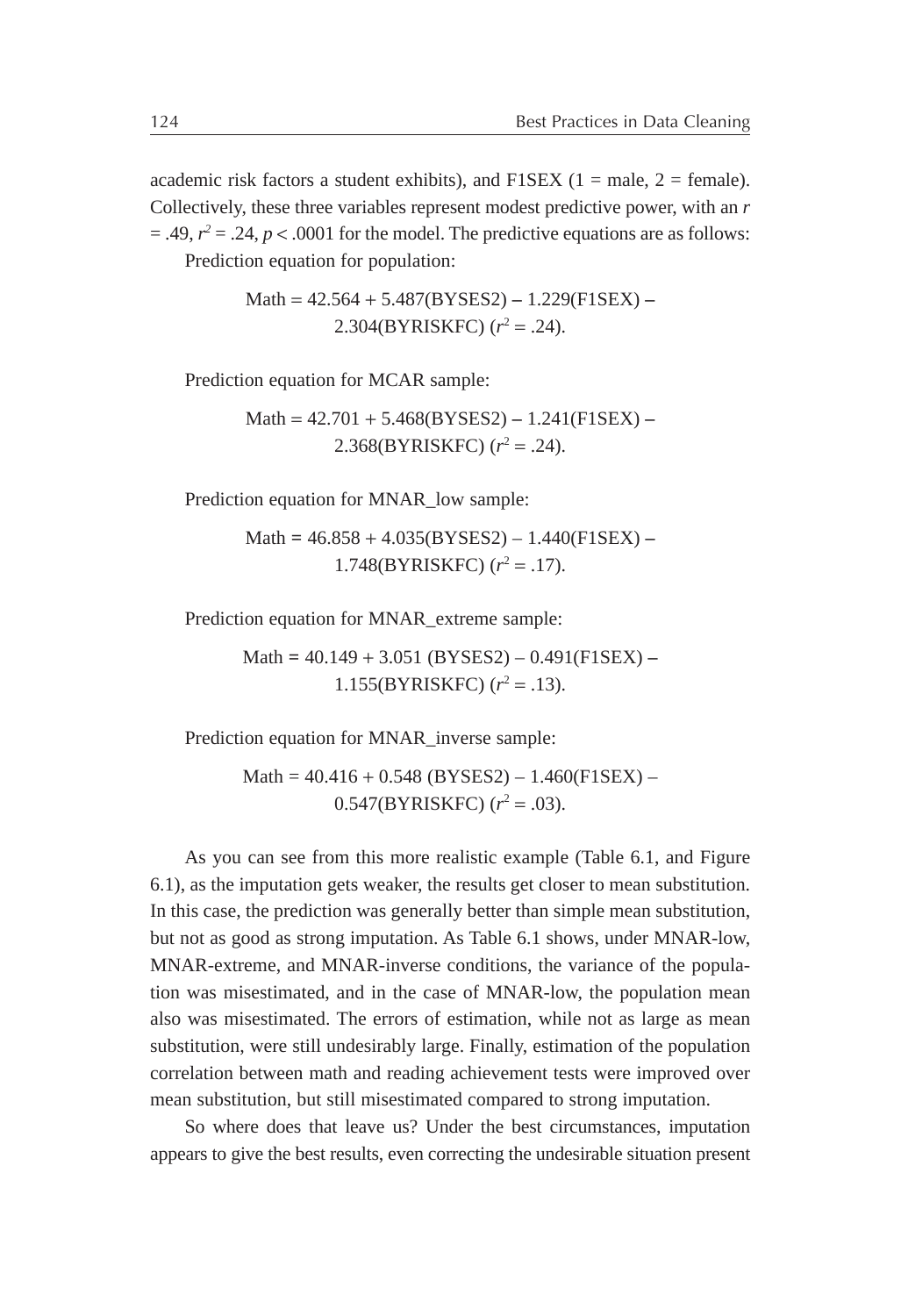in MNAR-inverse, particularly when prediction is strong and done well. When done poorly, imputation can cause distortion of estimates and lead to errors of inference (Little & Rubin, 1987), just as complete case analysis can (Stuart et al., 2009). In large samples with strongly correlated variables and low rates of missing data, this appears to be a good option from amongst the classic techniques thus far, although far more effective when data are missing at random than when missingness is biased in some way. However, recent research has shown that taking the extra effort of using advanced, modern estimation procedures can have benefits for those researchers with relatively high rates of missingness. It is beyond the scope of this chapter to get into all the details of all these different advanced techniques, but I will briefly address one of the more common ones for those curious in exploring further.

# **MULTIPLE IMPUTATION: A MODERN METHOD OF MISSING DATA ESTIMATION**

Multiple imputation (MI) has emerged as one of the more common modern options in missing data handling with the ubiquity of desktop computing power. Essentially, multiple imputation uses a variety of advanced techniques—e.g., EM/maximum likelihood estimation, propensity score estimation, or Markov Chain Monte Carlo (MCMC) simulation—to estimate missing values, creating multiple versions of the same data set (sort of a statistician's view of the classic science fiction scenario of alternate realities or parallel universes) that explore the scope and effect of the missing data. These parallel data sets can then be analyzed via standard methods and results combined to produce estimates and confidence intervals that are often more robust than simple (especially relatively weak) imputation or previously mentioned methods of dealing with missing values (Schafer, 1997, 1999).

When the proportion of missing data is small and prediction is good, single imputation described above is probably sufficient, although as with any prediction through multiple regression, it "overfits" the data, leading to less generalizable results than the original data would have (Osborne, 2000, 2008; Schafer, 1999).<sup>8</sup> The advantage of MI is generalizability and replicability—it explicitly models the missingness and gives the researcher confidence intervals for estimates rather than trusting to a single imputation. Some statistical software packages are beginning to support MI (e.g., SAS, R, S-Plus, SPSS—with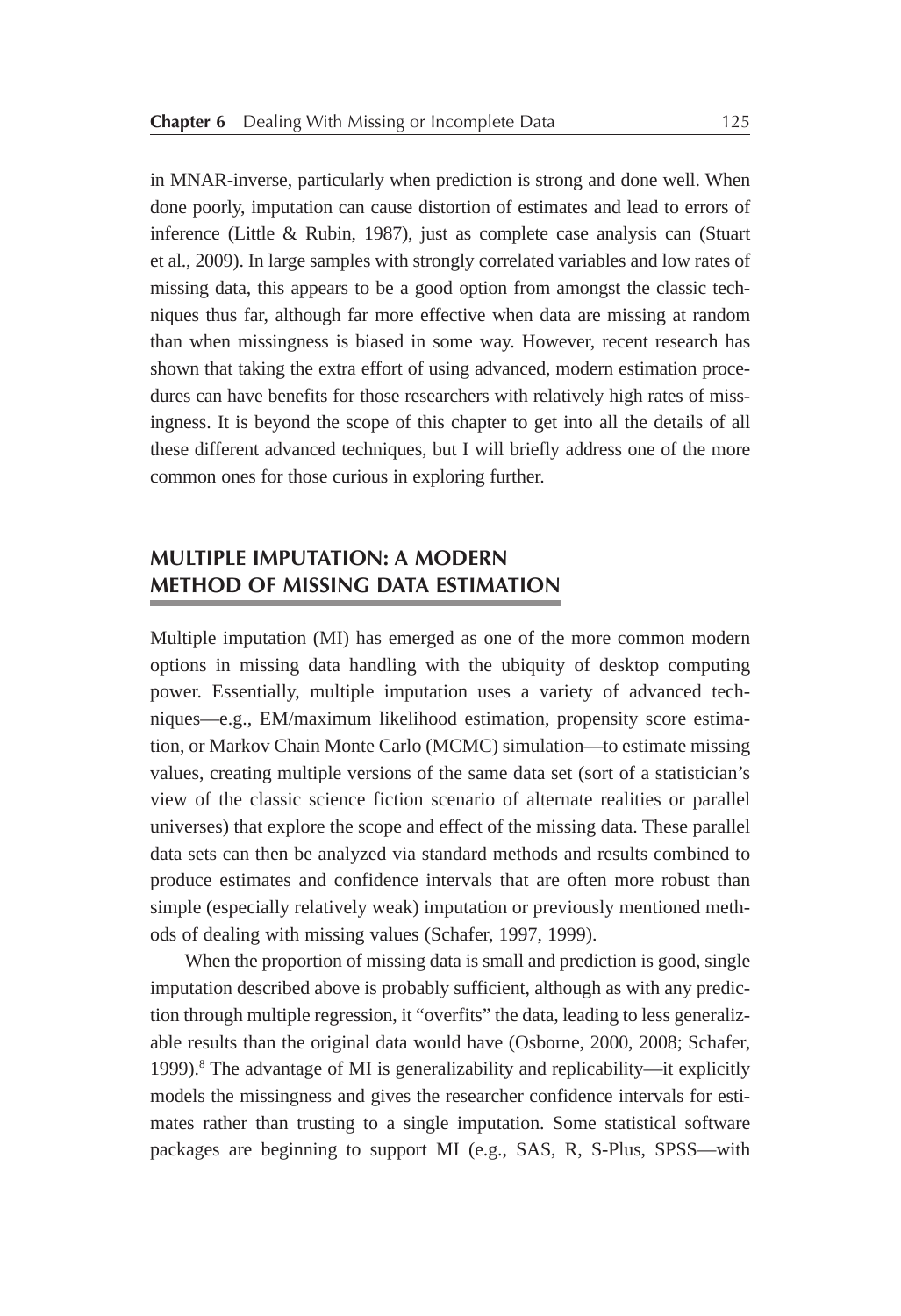additionally purchased modules and standalone software such as that available from Joseph Schafer at http://www.stat.psu.edu/~jls/software.html). Finally, and importantly, some MI procedures do *not* require that data be missing at random (e.g., in SAS there are several options for estimating values depending on the assumptions around the missing data). In other words, under a worstcase scenario of a substantial portion of missing data that is due to some significant bias, this procedure should be a good alternative (Schafer, 1999).

I used SAS's PROC MI procedure as it is relatively simple to use (if you are at all familiar with  $SAS$ <sup> $9$ </sup> and has the nice option of automatically combining the multiple parallel data sets into one analysis. For this analysis, I prepared a data set that contained the math and reading achievement test scores, as well as the three variables used for weak imputation (sex of student, socioeconomic status, and risk factors), and used the SAS defaults of EM estimation with five parallel data sets.

The traditional view within multiple imputation literature has been that five parallel data sets is generally a good number, even with high proportions of missing data. More recent studies suggest that 20 should be a minimum number of iterations (Graham, Olchowski, & Gilreath, 2007). In truth, with software that can perform MI automatically, there is no reason *not* to do more iterations. But in the case of this analysis, five parallel data sets achieved a relative efficiency of 96%, a good indicator. For illustrative purposes, Table 6.2 shows the five different imputations.

As you can see in Table 6.2 (and Figure 6.1), even using the weak relationships between the variables from the weak imputation example, the results are much better than the simple weak imputation (closer to strong imputation) and remarkably consistent. And the variance of the population, the shape of the variable distribution, and the estimation of the correlation between the two variables of interest are estimated much more accurately than any other method save having an extremely highly correlated variable to help with imputation. These estimates would then be combined to create a single estimate of the effect and confidence interval around that effect. In this case, the effect was so consistent that step was not necessary for this purpose.

*Can multiple imputation fix the highly biased missingness in MNAR-inverse?* As a final test of the power of MI, Table 6.3 shows the 20 EM imputations I performed to get a relative efficiency of 98% on the MNAR-inverse data.<sup>10</sup> By analyzing the 20 imputations through PROC MI ANALYZE, SAS provides the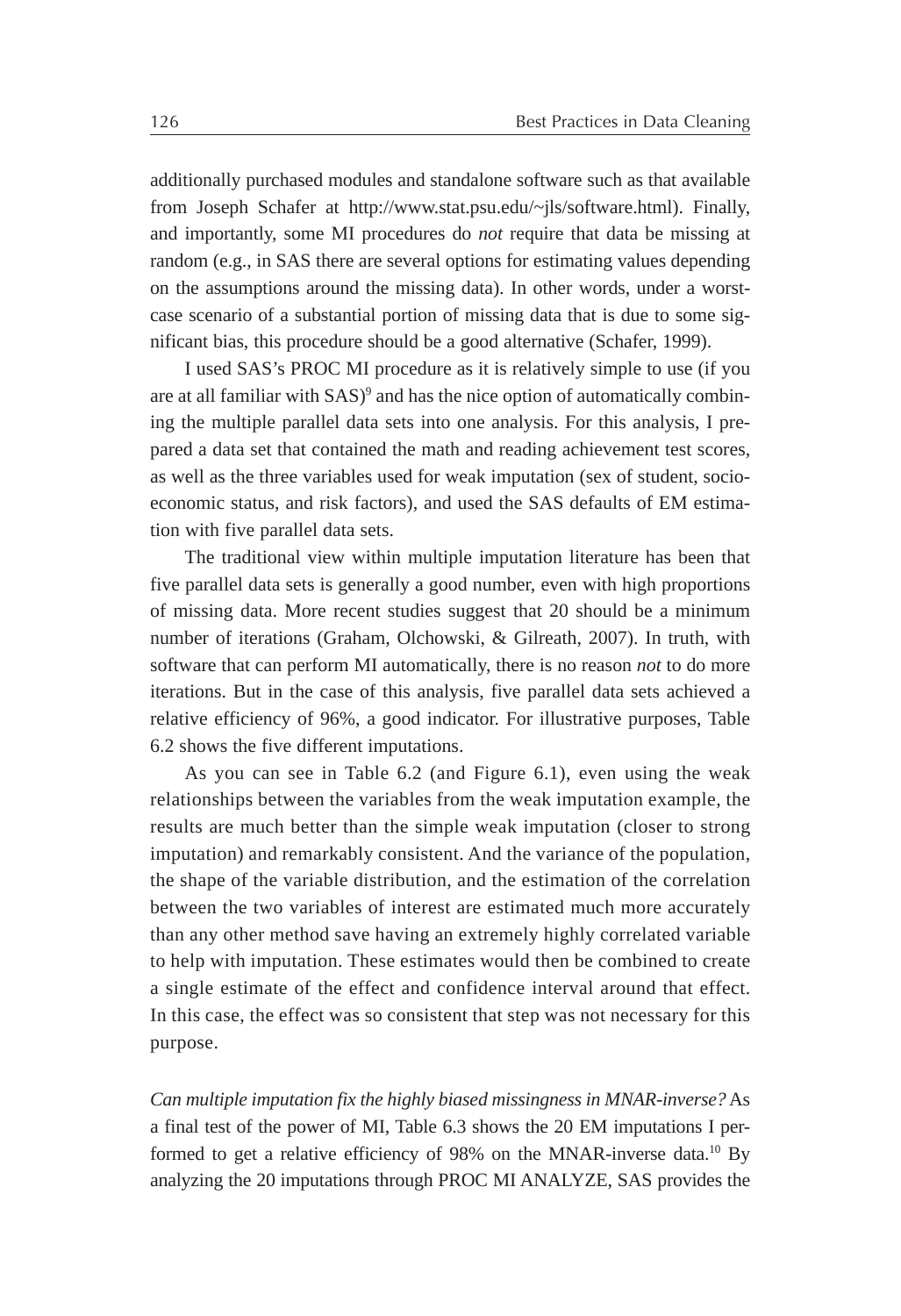|                                     | $\mathsf N$                                | Mean<br>Math<br><b>IRT</b><br><b>Score</b> | <b>SD</b><br>Math<br><b>IRT</b><br><b>Score</b> | Skew,<br><b>Kurtosis</b><br>Math<br><b>IRT</b><br><b>Score</b> | <b>Correlation</b><br>With<br><b>Reading</b><br><b>IRT Score</b> | <b>Effect</b><br><b>Size</b><br>$(r^2)$ |  |  |
|-------------------------------------|--------------------------------------------|--------------------------------------------|-------------------------------------------------|----------------------------------------------------------------|------------------------------------------------------------------|-----------------------------------------|--|--|
| Original<br>Data-<br>"Population"   | 15,163                                     | 38.03                                      | 11.94                                           | $-0.02$ ,<br>$-0.85$                                           | .77                                                              | .59                                     |  |  |
| Complete<br>Case<br><b>Analysis</b> | 7,578                                      | 38.14                                      | 8.26                                            | $-0.01$ ,<br>0.89                                              | $.61*$                                                           | .37                                     |  |  |
| Mean<br>Substitution                | 15,163                                     | 38.14                                      | 5.84                                            | $-0.02$ ,<br>4.77                                              | $.38*$                                                           | .14                                     |  |  |
| <b>Strong</b><br>Imputation         | 13,912                                     | 38.59                                      | 9.13                                            | $-0.05$ ,<br>$-0.53$                                           | $.73*$                                                           | .53                                     |  |  |
| Weak<br>Imputation                  | 13,489                                     | 38.34                                      | 6.56                                            | $-0.10$ ,<br>2.56                                              | $.52*$                                                           | .27                                     |  |  |
| <b>EM Estimation</b>                |                                            |                                            |                                                 |                                                                |                                                                  |                                         |  |  |
| <b>Imputation 1</b>                 | 15,163                                     | 38.07                                      | 8.82                                            | $-0.03$<br>0.16                                                | $.67*$                                                           | .45                                     |  |  |
| <b>Imputation 2</b>                 | 15,163                                     | 37.90                                      | 8.79                                            | $-0.04$<br>0.13                                                | $.68*$                                                           | .46                                     |  |  |
| <b>Imputation 3</b>                 | 15,163                                     | 37.97                                      | 8.81                                            | $-0.03$<br>0.15                                                | $.68*$                                                           | .46                                     |  |  |
| <b>Imputation 4</b>                 | 15,163                                     | 38.07                                      | 8.80                                            | $-0.02$<br>0.15                                                | $.67*$                                                           | .45                                     |  |  |
| <b>Imputation 5</b>                 | 15,163                                     | 37.95                                      | 8.85                                            | $-0.02$<br>0.13                                                | $.68*$                                                           | .46                                     |  |  |
|                                     | <b>Markov Chain Monte Carlo Estimation</b> |                                            |                                                 |                                                                |                                                                  |                                         |  |  |
| <b>Imputation 1</b>                 | 15,163                                     | 37.94                                      | 8.80                                            | $-0.03,$<br>0.19                                               | $.68*$                                                           | .46                                     |  |  |
| <b>Imputation 2</b>                 | 15,163                                     | 38.01                                      | 8.80                                            | $-0.02$ ,<br>0.15                                              | $.67*$                                                           | .45                                     |  |  |

| <b>Table 6.2</b> Example of Multiple Imputation Using Sas Proc MI and |
|-----------------------------------------------------------------------|
| Weak Predictors Only, MNAR-Extreme Missingness Pattern                |

*(Continued)*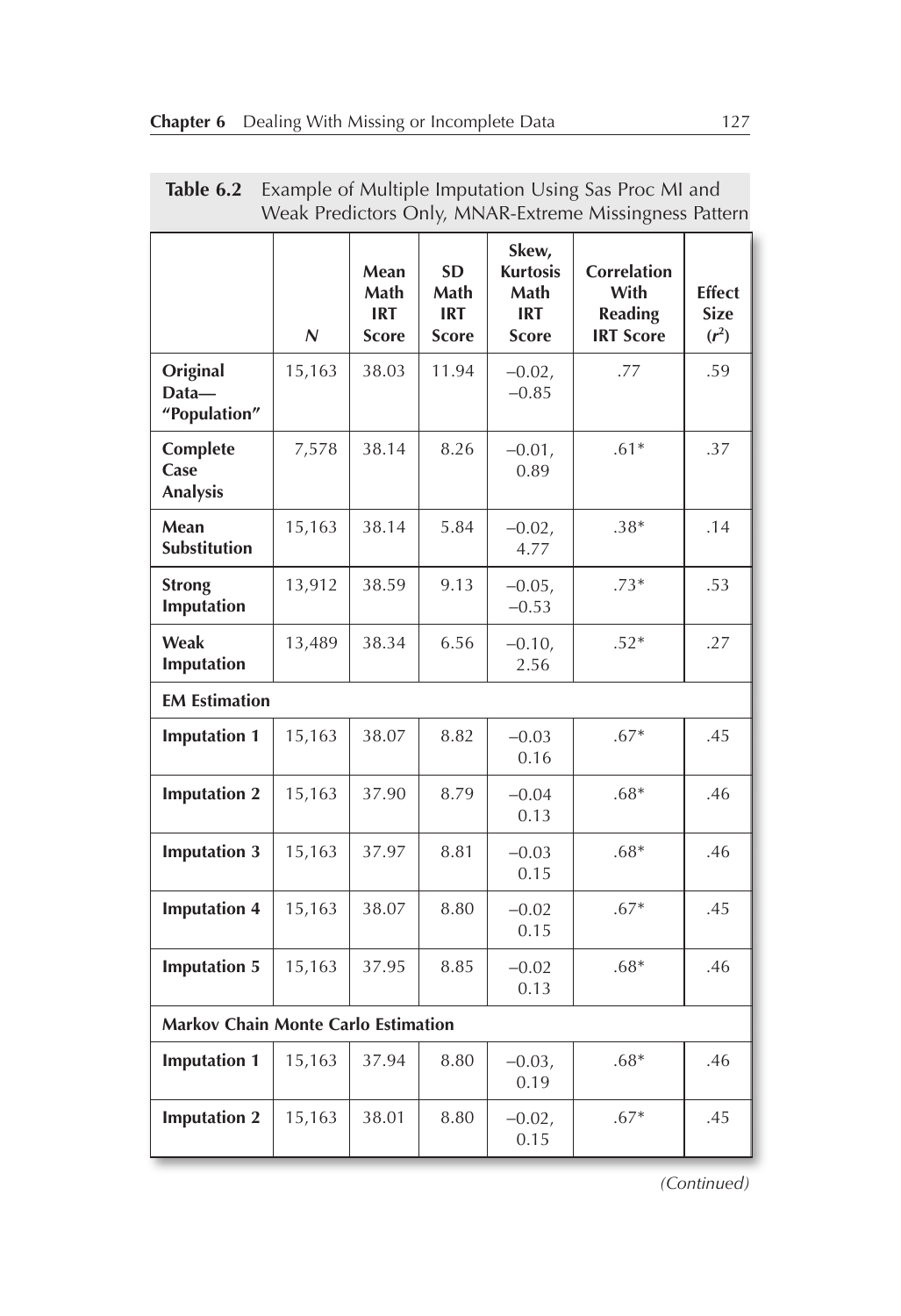| <b>Imputation 3</b> | 15,163 | 38.01 | 8.93 | $-0.03,$<br>0.07  | $.69*$ | .47 |
|---------------------|--------|-------|------|-------------------|--------|-----|
| <b>Imputation 4</b> | 15,163 | 37.98 | 8.80 | $-0.04$ ,<br>0.13 | $.68*$ | .46 |
| <b>Imputation 5</b> | 15,163 | 37.92 | 8.88 | $-0.02$ ,<br>0.16 | $.68*$ | .46 |

(Continued)

*Note.* \* *p* < .0001

average of the estimate, the standard error of the estimate, 95% confidence interval for the estimate, and more. In this case, the 20 iterations produced an average standardized regression coefficient (identical to correlation in this example) of 0.51, with a standard error of 0.00982, a 95% confidence interval of 0.49 to 0.52.

Ultimately, multiple imputation (and other modern missing value estimation techniques) are increasingly accessible to average statisticians and therefore represents an exciting frontier for improving data cleaning practice. As the results in Tables 6.2 and 6.3 show, even with only modestly correlated variables and extensive missing data rates, the MI techniques demonstrated here gave superior results to single, weak imputation for the MNAR-extreme and MNAR-inverse missingness patterns. These represent extremely challenging missingness issues often not faced by average researchers, but it should be comforting to know that appropriately handling missing data, even in extremely unfortunate cases, can still produce desirable (i.e., accurate, reproducible) outcomes. MI techniques seem, therefore, to be vastly superior to any other, traditional technique. Unfortunately, no technique can completely recapture the population parameters when there are such high rates of missingness, and in such a dramatically biased fashion. But these techniques would at least keep you, as a researcher, on safe ground concerning the goodness of inferences you would draw from the results.

# **MISSINGNESS CAN BE AN INTERESTING VARIABLE IN AND OF ITSELF**

Missing data is often viewed as lost, an unfilled gap, but as I have demonstrated in this chapter, it is not always completely lost, given the availability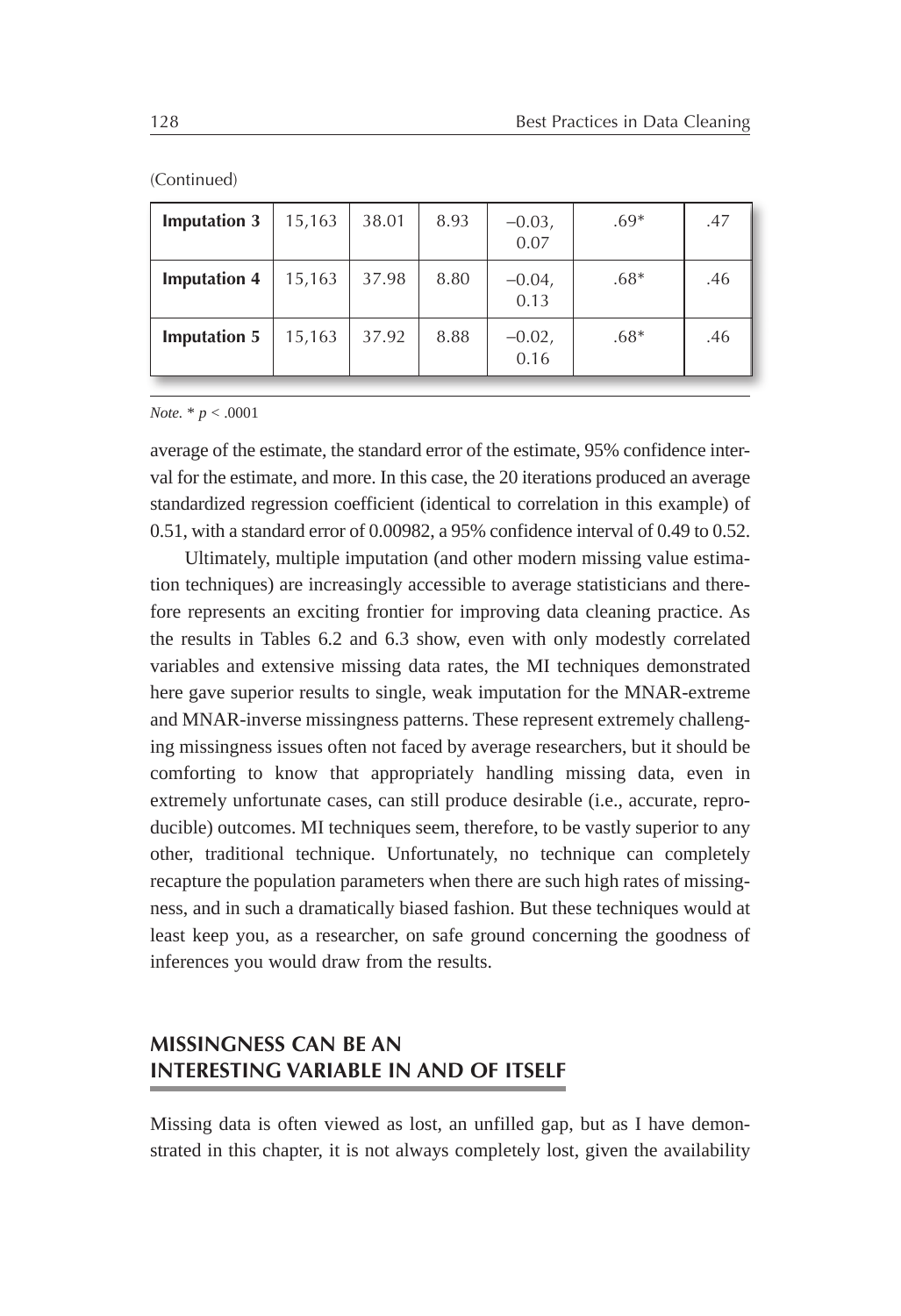|                                            | $\mathsf{N}$ | <b>Correlation With</b><br><b>Reading IRT Score</b> | Effect Size $(r^2)$ |
|--------------------------------------------|--------------|-----------------------------------------------------|---------------------|
| Original Data-<br>"Population"             | 15,163       | .77                                                 | .59                 |
| <b>Complete Case</b><br><b>Analysis</b>    | 4,994        | $-.20*$                                             | .04                 |
| Mean<br><b>Substitution</b>                | 15,163       | $-.06*$                                             | .004                |
| <b>Strong Imputation</b>                   | 13,521       | $.61*$                                              | .37                 |
| <b>Weak Imputation</b>                     | 12,977       | .02                                                 | .00                 |
| <b>Markov Chain Monte Carlo Estimation</b> |              |                                                     |                     |
| <b>Imputation 1</b>                        | 15,163       | $.51*$                                              | .28                 |
| <b>Imputation 2</b>                        | 15,163       | $.51*$                                              | .28                 |
| <b>Imputation 3</b>                        | 15,163       | $.49*$                                              | .25                 |
|                                            |              |                                                     |                     |
| <b>Imputation 18</b>                       | 15,163       | $.50*$                                              | .25                 |
| <b>Imputation 19</b>                       | 15,163       | $.50*$                                              | .25                 |
| <b>Imputation 20</b>                       | 15,163       | $.51*$                                              | .27                 |

**Table 6.3** MI Estimation for MNAR-Inverse Using Weak Predictor, MCMC Estimation

*Note.* \* *p* < .0001

of other strongly correlated variables. Going one step farther, missingness itself can be considered an outcome itself, and in some cases can be an interesting variable to explore. There is information in missingness. The act of refusing to respond or responding in and of itself might be of interest to researchers, just as quitting a job or remaining at a job can be an interesting variable. I always encourage researchers to create a *dummy variable,* representing whether a person has missing data or not on a particular variable, and do some analyses to see if anything interesting arises. Aside from attempting to determine if the data are MCAR, MAR, or MNAR, these data could yield important information.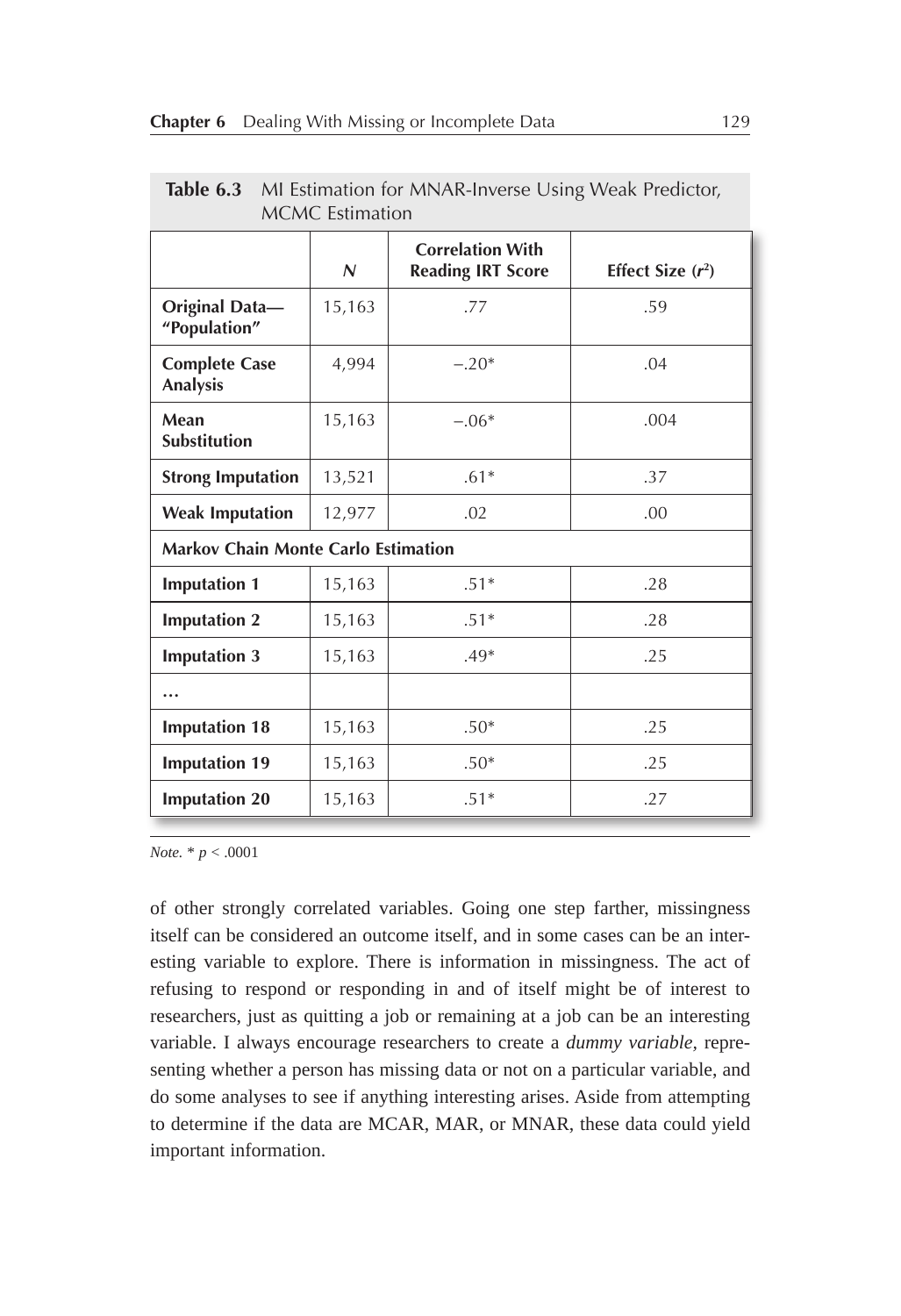Imagine two educational interventions designed to improve student achievement, and further imagine that in one condition there is much higher dropout than in the other condition, and further that the students dropping out are those with the poorest performance. Not only is that important information for interpreting the results (as the differential dropout would artificially bias the results), but it might give insight into the intervention itself. Is it possible that the intervention with a strong dropout rate among those most at risk indicates that the intervention is not supporting those students well enough? Is it possible that intervention is alienating the students in some way, or it might be inappropriate for struggling students?

All of this could be important information for researchers and policymakers, but many researchers discard this potentially important information. Remember, you (or someone) worked hard to obtain your data. Do not discard anything that might be useful!

#### **SUMMING UP: WHAT ARE BEST PRACTICES?**

This chapter ended up being a longer journey than I had intended. The more I delved into this issue, the more I found what (I thought) needed to be said, and the more examples needed to be explored. There are some very good books by some very smart people dealing solely with missing data (e.g., Little & Rubin, 1987; Schafer, 1997), and I have no wish to replicate that work here. The goal of this chapter was to convince you, the researcher, that this is a topic worthy of attention, that there are good, simple ways to deal with this issue, and that effectively dealing with the issue makes your results better.

Because we often gather data on multiple related variables, we often know (or can estimate) a good deal about the missing values. Aside from examining missingness as an outcome itself (which I strongly recommend), modern computing affords us the opportunity to fill in many of the gaps with high-quality data. This is not merely "making up data" as some early, misinformed researchers claimed. Rather, as my examples show, the act of estimating values and retaining cases in your analyses most often leads to more replicable findings as they are generally closer to the actual population values than analyses that discards those with missing data (or worse, substitutes means for the missing values). Thus, using best practices in handling missing data makes the results a better estimate of the population you are interested in. And it is surprisingly easy to do, once you know how.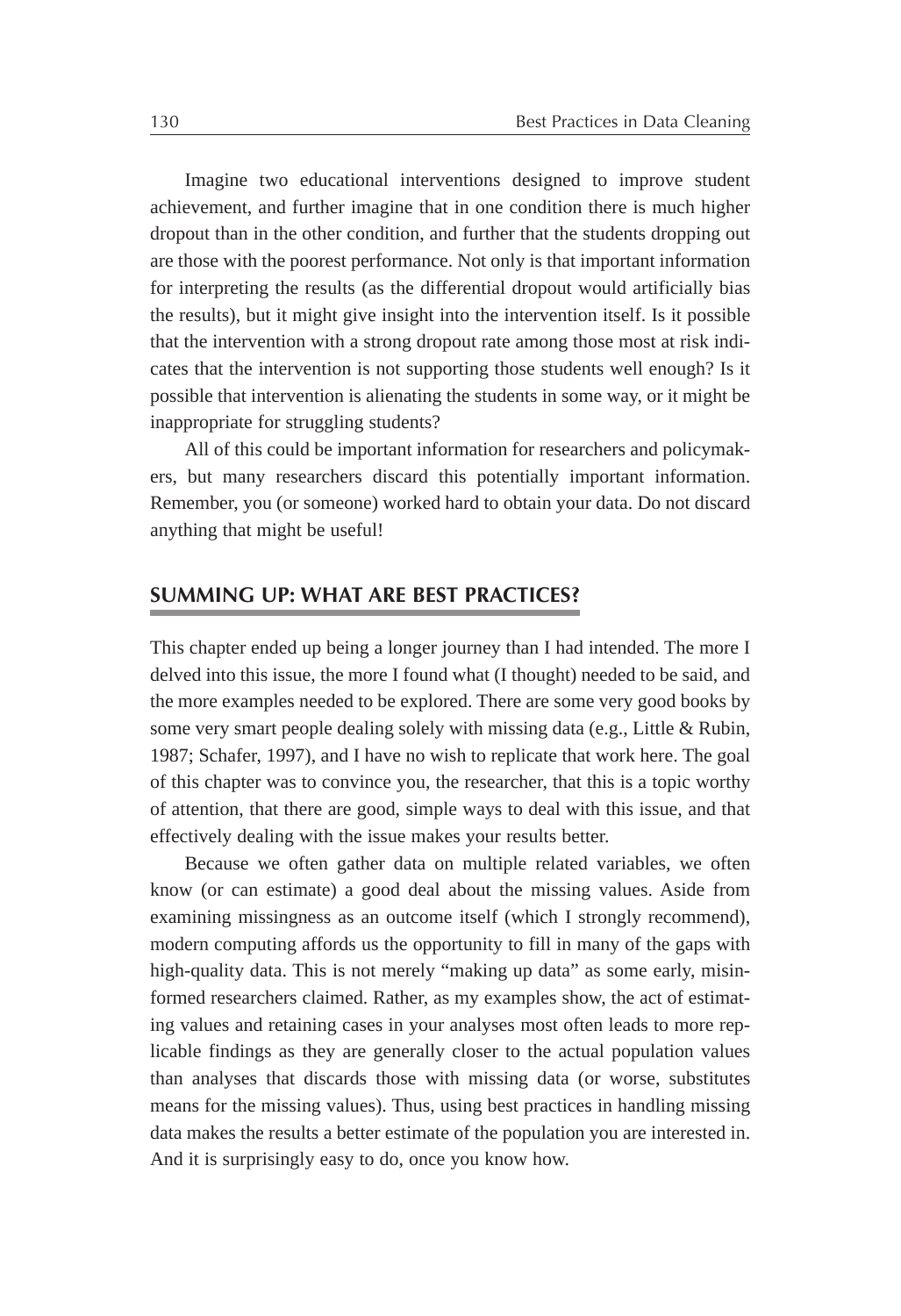Thus, it is my belief that best practices in handling missing data include the following.

- First, do no harm. Use best practices and careful methodology to minimize missingness. There is no substitute for complete data<sup>11</sup> and some careful forethought can often save a good deal of frustration in the data analysis phase of research.
- Be transparent. Report any incidences of missing data (rates, by variable, and reasons for missingness, if possible). This can be important information to reviewers and consumers of your research and is the first step in thinking about how to effectively deal with missingness in your analyses.
- Explicitly discuss whether data are missing at random (i.e., if there are differences between individuals with incomplete and complete data). Using analyses similar to those modeled in this chapter, you can give yourself and the reader a good sense of why data might be missing and whether it is at random. That allows you, and your audience, to think carefully about whether missingness may have introduced bias into the results. I would advocate that all authors report this information in the methods section of formal research reports.
- Discuss how you as a researcher have dealt with the issue of incomplete data and the results of your intervention. A clear statement concerning this issue is simple to add to a manuscript, and it can be valuable for future consumers as they interpret your work. Be specific—if you used imputation, how was it done, and what were the results? If you deleted the data (complete case analysis) justify why.

Finally, as I mentioned in Chapter 1, I would advocate that all authors report this information in the methods section of formal research reports and that all journals and editors and conferences mandate reporting of this type. If no data is missing, state that clearly so consumers and reviewers have that important information as well.

## **FOR FURTHER ENRICHMENT**

1. Download from the book's website some of the missing data sets I discuss in this chapter, and see if you can replicate the results I achieved through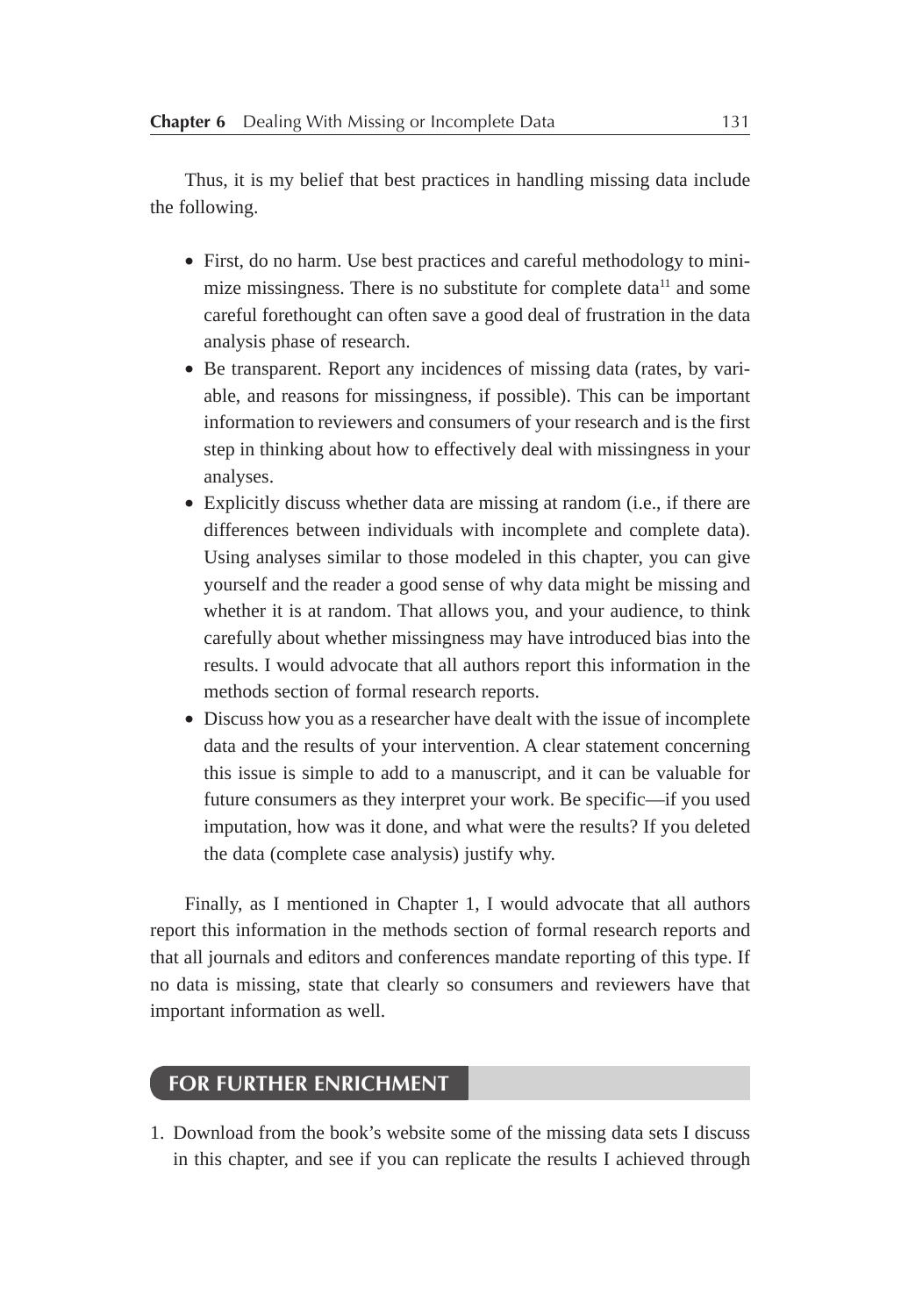various means. In particular, I would challenge you to attempt multiple imputation.

- 2. Choose a data set from a previous study you conducted (or your advisor did) that had some missing data in it. Review how the missing data was handled originally. (I also have another data set online that you can play with for this purpose.)
	- a. Conduct a missingness analysis to see if those who failed to respond were significantly different than those who responded.
	- b. Use imputation or multiple imputation to deal with the missing data.
	- c. Replicate the original analyses to see if the conclusions changed.
	- d. If you found interesting results from effectively dealing with missingness, send me an e-mail letting me know. I will gather your results (anonymously) on the book's website, and may include you in future projects.
- 3. Find a data set wherein missing data were appropriately dealt with (i.e., imputation or multiple imputation). Do the reverse of #2, above, and explore how the results change by instead deleting subjects with missing data or using mean substitution.

## **APPENDIXES**

#### **Appendix A: SPSS Syntax for Creating Example Data Sets**

If you are interested in the details of how I created these various missing data sets, I am including the SPSS syntax. Also, because the MNAR-inverse data set is a particularly odd one (and one I am particularly proud of), I include scatterplots of the data points prior to and after missingness was imposed.

```
*********************************************.
   ***missing NOT at random- lower scores more likely 
to be missing
   **************************************.
   if (bytxmirr< 30.725) prob2=.80.
   if (bytxmirr ge 30.725 and bytxmirr < 38.13) 
prob2=0.50.
```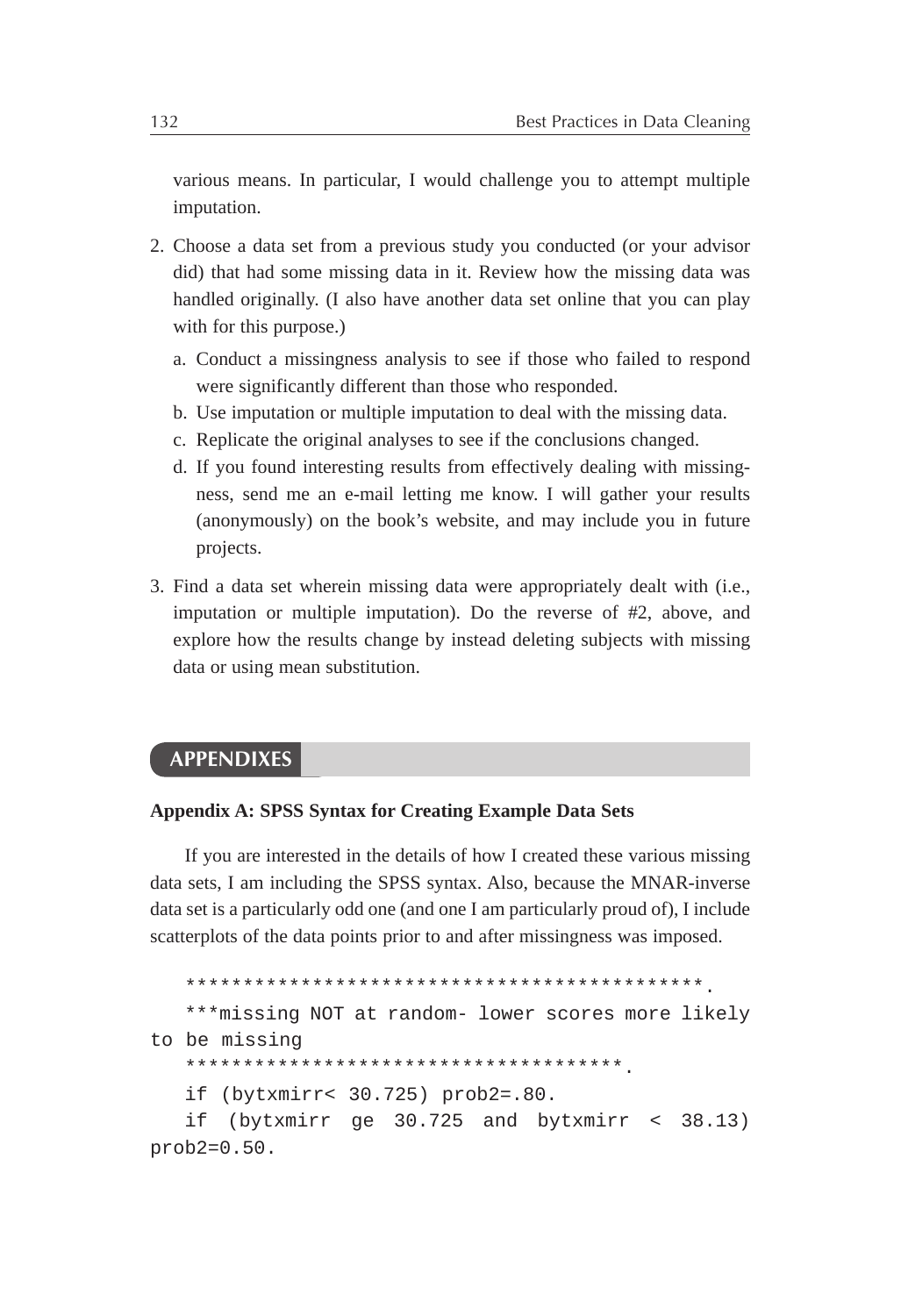```
if (bytxmirr ge 38.13) prob2=0.01.
   execute.
   COMPUTE missing2=RV.BINOM(1,prob2).
   EXECUTE.
   compute math2=bytxmirr.
   do if (missing2=1). 
   compute math2=-9.
   end if.
   recode math2 (-9=sysmis).
   execute.
   *********************************************.
   ***missing NOT at random- lower scores and higher 
scores more likely to be missing
   **************************************.
   if (bytxmirr< 30.725) prob3=.80.
   if (bytxmirr ge 30.725 and bytxmirr < 45.74) 
prob3=0.05.
   if (bytxmirr ge 45.74) prob3=0.80.
   execute.
   COMPUTE missing3=RV.BINOM(1,prob3).
   EXECUTE.
   compute math3=bytxmirr.
   do if (missing3=1). 
   compute math3=-9.
   end if.
   recode math3 (-9=sysmis).
   execute.
   *********************************************.
   ***missing NOT at random- inverted relationship
   **************************************.
   compute prob4=0.001.
   compute missing4=0.
   if (bytxmirr<38.13 and bytxrirr<20.19) prob4=.99.
   if (bytxmirr<34.55 and bytxrirr<23.75) prob4=.99.
   if (bytxmirr<30.73 and bytxrirr<27.29) prob4=.99.
   if (bytxmirr<26.47 and bytxrirr<33.69) prob4=.99.
   if (bytxmirr<21.48 and bytxrirr<36.65) prob4=.99.
```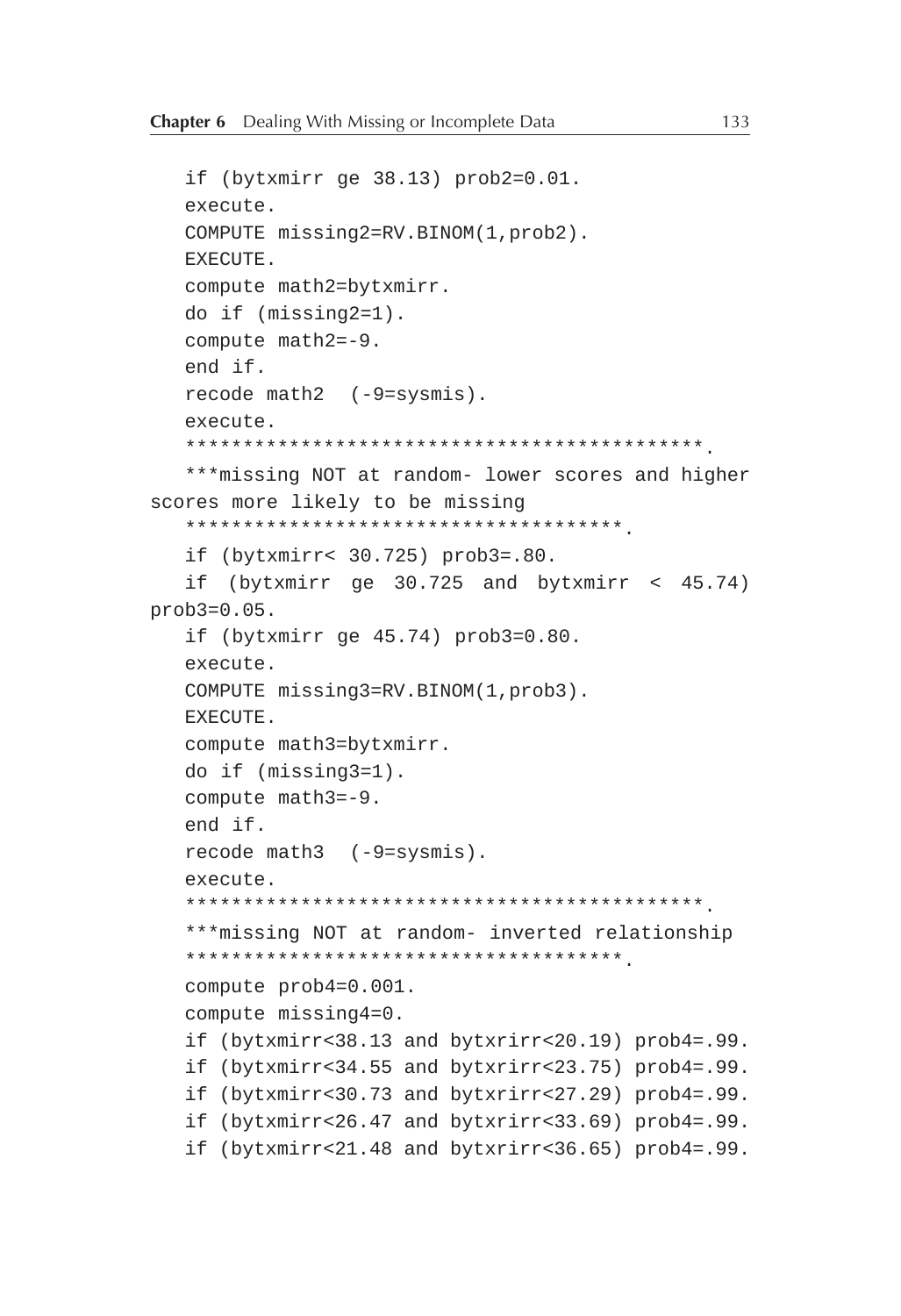```
if (bytxmirr>34.55 and bytxrirr>39.59) prob4=.99.
if (bytxmirr>38.13 and bytxrirr>36.65) prob4=.99.
if (bytxmirr>41.92 and bytxrirr>33.69) prob4=.99.
if (bytxmirr>45.75 and bytxrirr>30.61) prob4=.99.
if (bytxmirr>49.41 and bytxrirr>27.29) prob4=.99.
COMPUTE missing4=RV.BINOM(1,prob4).
EXECUTE.
compute math4=bytxmirr.
do if (missing4=1). 
compute math4=-9.
end if.
recode math4 (-9=sysmis).
execute.
```


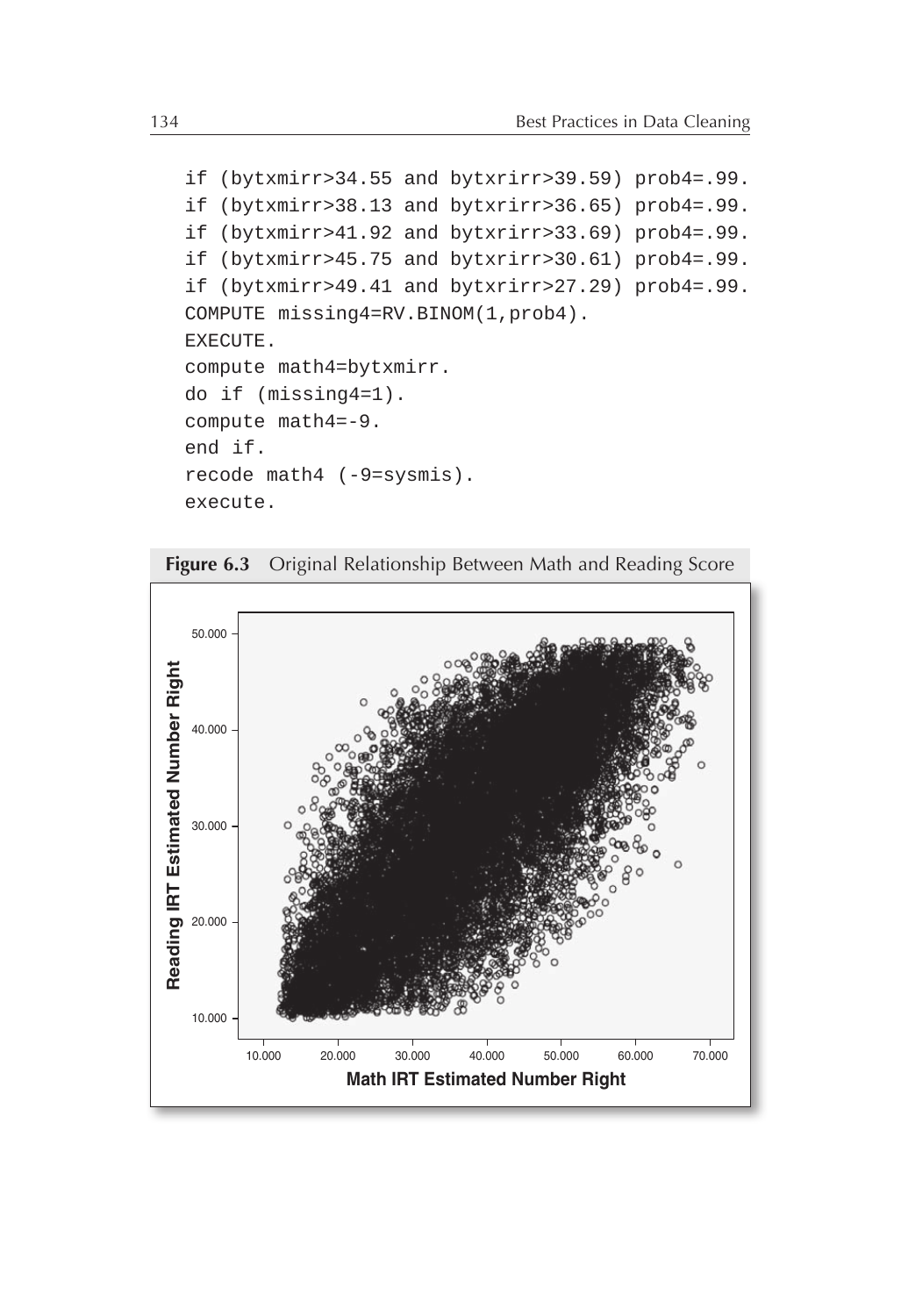

**Figure 6.4** Inverse Relationship Between Math and Reading Score Creating MNAR-Inverse

#### **Appendix B: SAS Syntax for Performing Multiple Imputation**

This SAS Syntax was used to generate multiple imputation data sets, analyze them, and report summary statistics.

```
proc MI data=MNAR_EXT_NEW out=work.MNAREXT_MIout1;
   mcmc chain=single impute=full initial=em nbiter=200
niter=100;
   Run;
   proc reg data=work.mnarext_miout1 outest=MNAR_
ext_est covout;
      model BYTXRIRR=math3;
      by _imputation_;
      run;
```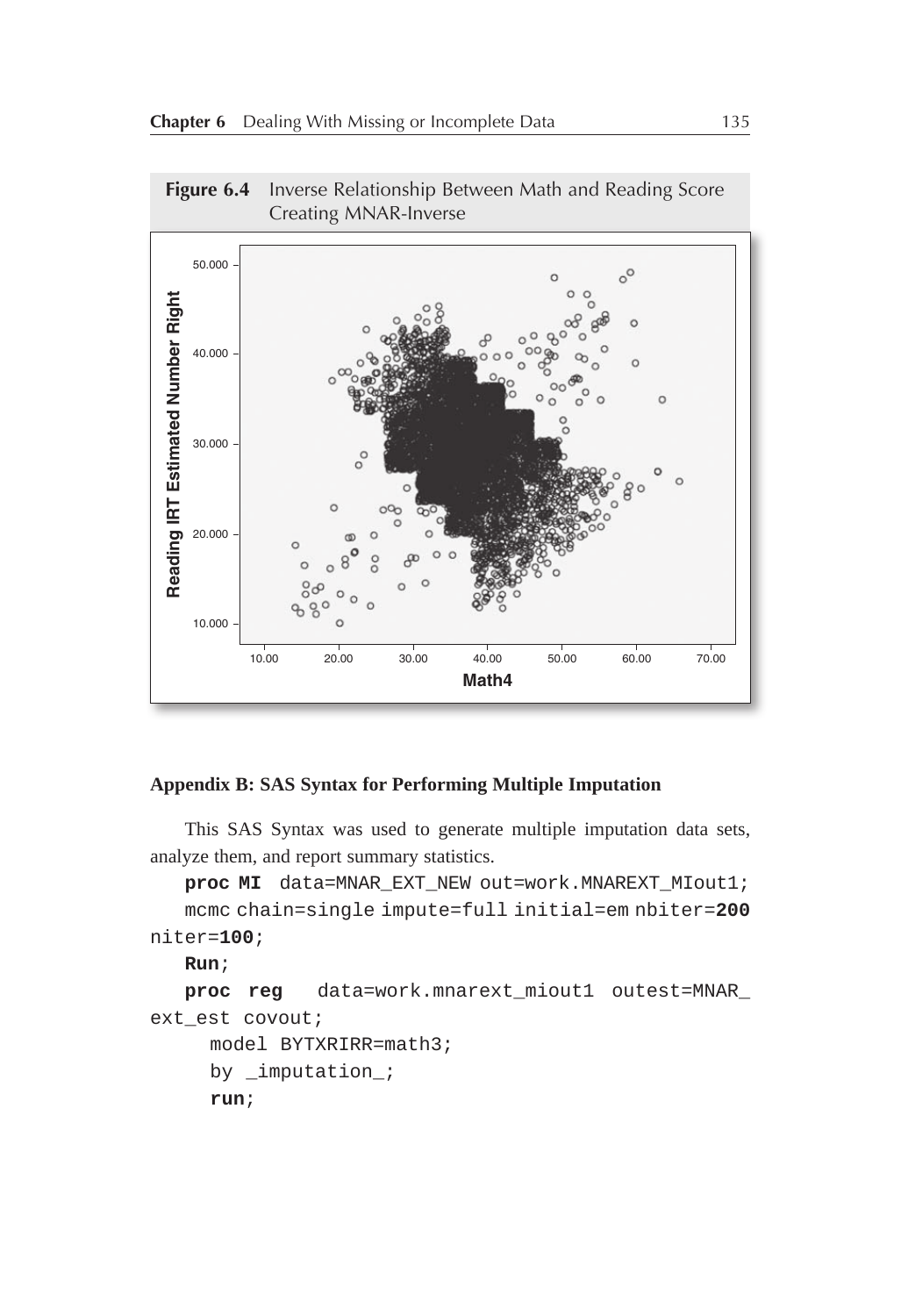```
proc mianalyze data=work.mnar_ext_est;
modeleffects intercept math3;
run;
```
## **NOTES**

1. And, of course, if this was good research, I would assume follow-up questions would ask if the respondent is in a committed, long-term relationship as well to capture the effect of being in a stable relationship with another person regardless of whether that relationship was technically an officially recognized marriage. I leave that to all the relationship researchers out there to figure out—I am just a humble quaint guy trying to help clean data.

2. Which can deal with issues like participants leaving the study (right-censored or truncated data) or entering the study at a particular point (left-censored or truncated data).

3. Once again, let us be clear that values that are "out of scope" or legitimately missing, such as nonsmokers who skip the question concerning how many cigarettes are smoked a day, are not considered missing and are not an issue (Schafer & Graham, 2002). In this example, let us imagine that non–classroom teachers (e.g., guidance counselors, teacher assistants, or other personnel) who took the initial survey were not included in the follow-up because they are not the population of interest—i.e., classroom teachers. This would be legitimate missing data.

4. Which, honestly, is darned impressive, considering how much power there was in this analysis to detect *any* effect, no matter how small.

5. This is important because, as a researcher, you would not know the true population mean, and thus would be substituting an already biased mean for the missing values.

6. Note as well that case deletion also produces artificially reduced estimates of the population standard deviation under MNAR.

7. This also is implemented relatively easily in many statistical packages. For example, the SPSS syntax command below creates an average called "average" by averaging the items if at least five of the six values are present. As mentioned in the text, this is only desirable if these items have good internal consistency.

```
Compute average=mean.5(item01, item02, 
item03, item04, item05, item06).
```
8. This is a bit of an esoteric topic to many researchers, so I will be brief and refer you to the cited references if you are interested in further information. Almost by definition, multiple regression creates an ideal fit between variables based on a particular data set. It squeezes every bit of relationship out of the data that it can. This is called *overfitting* because if you take the same equation and apply it to a different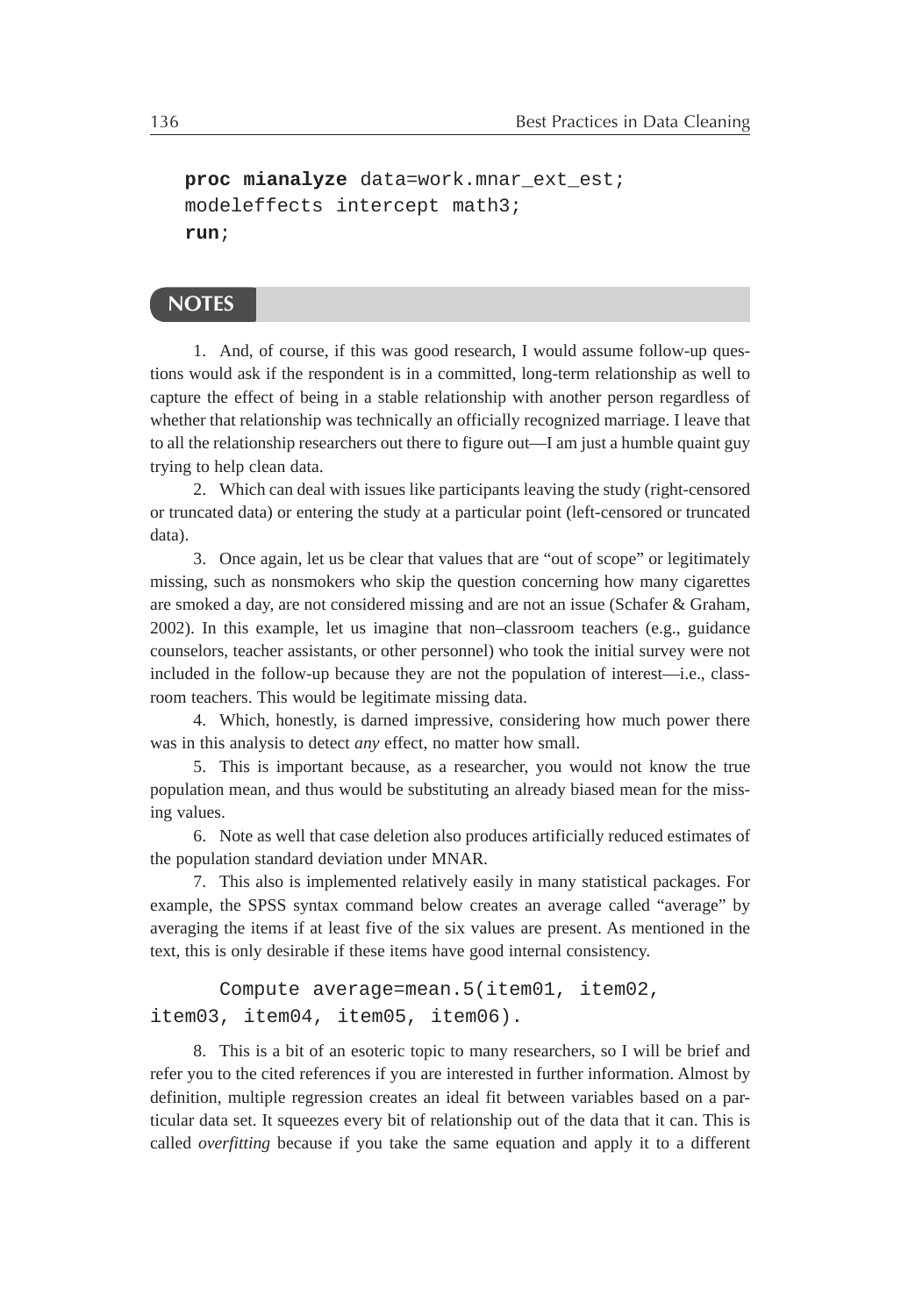sample (e.g., if we were to predict math achievement from reading achievement and socioeconomic status in a new sample) the prediction equations are often not as accurate. Thus, the relationships in a new sample are likely to be lower, leading to "shrinkage" in the overall relationship. Thus, in the prediction literature double cross-validation is a good practice, where samples are split in two and prediction equations generated from each are validated on the other half-sample to estimate how generalizable the prediction equation is. Multiple imputation takes this to another level, essentially, by creating several different parallel analyses to see how much variability there is across samples as a function of the missing data estimation. A very sensible concept!

9. An excellent introduction and guide to this procedure and process is Yuan (2000). Though some beginning users find SAS challenging, multiple imputation through SAS is relatively painless and efficient, accomplished through only a few lines of syntax. Once programmed, the actual multiple imputation procedure that produced 20 parallel data sets, analyzed them, and reported the summary statistics took less than 60 seconds on my laptop. For reference, I have appended the SAS syntax used to perform the first multiple imputation at the end of this chapter.

10. As the proportion of data missing increases, it is sometimes desirable to increase the number of imputed data sets to maintain a high relative efficiency. Given the ease of using SAS to create and analyze these data, and the speed of modern computers, there is little reason *not* to do so.

11. Except in certain specialized circumstances where researchers purposely administer selected questions to participants or use other advanced sampling techniques that have been advocated for in the researching of very sensitive topics.

#### **REFERENCES**

- Acock, A. (2005). Working with missing values. *Journal of Marriage and Family, 67*(4), 1012–1028.
- Cole, J. C. (2008). How to deal with missing data. In J. W. Osborne (Ed.), *Best practices in quantitative methods* (pp. 214–238). Thousand Oaks, CA: Sage.
- Colebrooke, H. (1817). *Algebra with arithmetic of Brahmagupta and Bhaskara.* London: John Murray.
- Diehl, R. (2004). *The Olmecs: America's first civilization*. London: Thames & Hudson.
- Graham, J., Olchowski, A., & Gilreath, T. (2007). How many imputations are really needed? Some practical clarifications of multiple imputation theory. *Prevention Science, 8*(3), 206–213.
- Haitovsky, Y. (1968). Missing data in regression analysis. *Journal of the Royal Statistical Society. Series B (Methodological), 30*(1), 67–82.
- Ingels, S., Pratt, D., Rogers, J., Siegel, P., Stutts, E., & Owings, J. (2004). *Education Longitudinal Study of 2002: Base year data file user's manual* (NCES 2004-405). Washington, DC: U.S. Department of Educations, National Center for Education **Statistics**